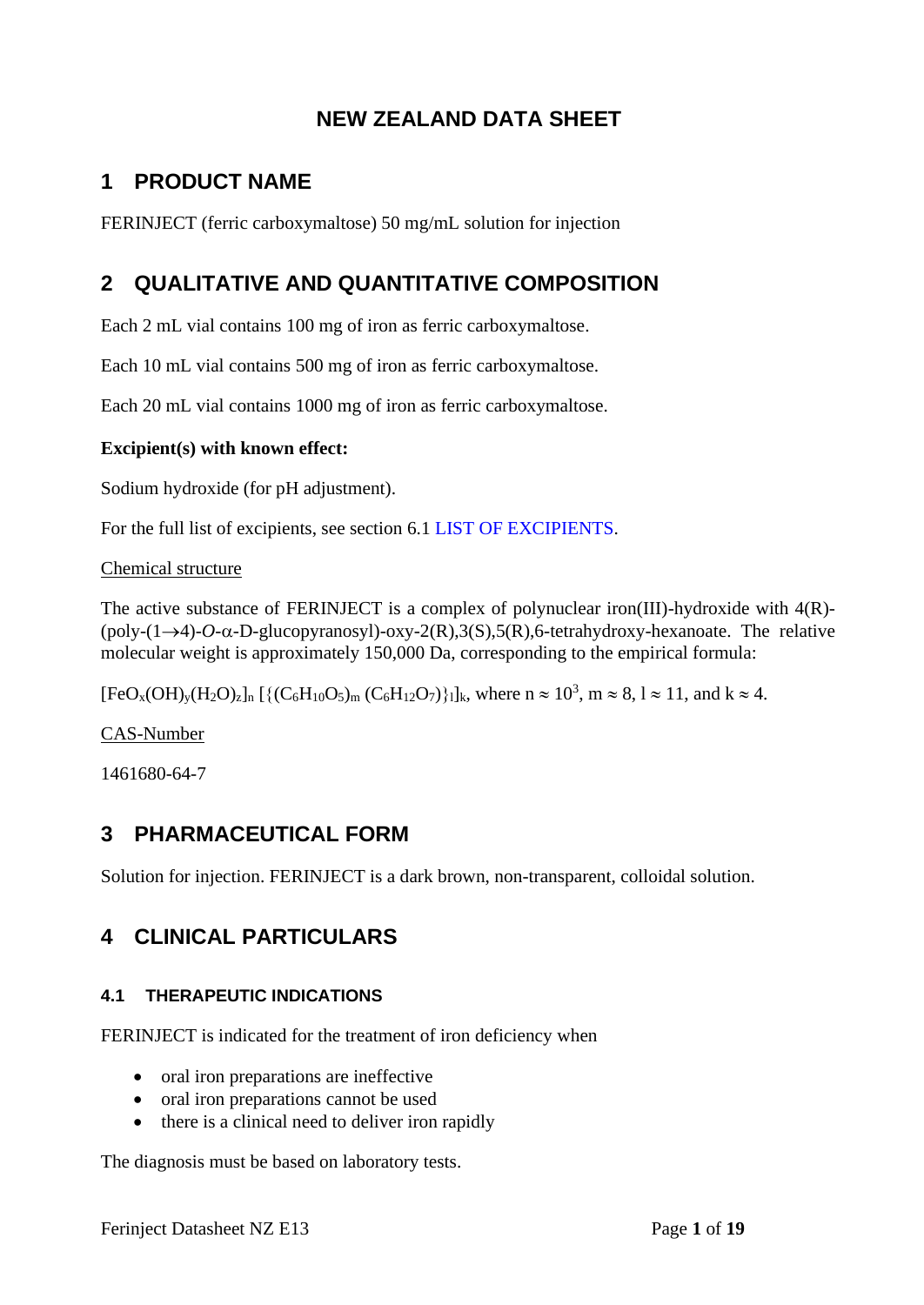## <span id="page-1-1"></span><span id="page-1-0"></span>**4.2 DOSE AND METHOD OF ADMINISTRATION**

### **Determination of the cumulative iron dose**

The cumulative dose for repletion of iron using FERINJECT is determined based on the patient's body weight and Hb level and must not be exceeded. There are two methods for determining the cumulative dose, the Ganzoni Method and the Simplified Method. Caution is recommended with the Simplified Method since it is based on experience in a single trial in adults with median Hb 104 g/L (range 61-146 g/L) and body weight  $\geq$ 35 kg – See section 5.1 PHARMACODYNAMIC [PROPERTIES,](#page-9-0) Clinical trials

Patients should be closely monitored when large single doses of FERINJECT (> 200 mg iron) are administered since the safety data are limited.

Post repletion, regular assessments should be done to ensure that iron levels are corrected and maintained.

## *Ganzoni Method*

Cumulative Iron Dose = Body Weight *kg* x (Target Hb – Actual Hb *g/L*) x 0.24 + Iron Stores *mg*

where

Target Hb = 130 g/L for body weight <35 kg and 150 g/L for body weight  $\geq$ 35 kg

Iron Stores = 15 mg/kg body weight for body weight <35 kg and 500 mg for body weight  $\geq$ 35 kg.

Round down to nearest 100 mg if body weight  $\leq 66$  kg and round up to nearest 100 mg if body weight  $> 66$  kg.

## *Simplified Method (for patients of body weight ≥ 35 kg)*

The cumulative iron dose is determined according to the following table:

#### **Table 1: Determination of the Iron Need**

| Hb             | <b>Patient Body Weight</b> |                          |  |
|----------------|----------------------------|--------------------------|--|
| g/L            | 35 kg to $< 70$ kg         | 70 kg and above          |  |
| 100            | $1,500 \text{ mg}$         | $2,000$ mg               |  |
| 100 to $< 140$ | $0.000$ mg                 | $1,500$ mg               |  |
| 140            | $500 \,\mathrm{mg}^{\#}$   | $500 \,\mathrm{mg}^{\#}$ |  |

For patients with an Hb value  $\geq 140$  g/L, an initial dose of 500 mg iron should be given and iron parameters should be checked prior to repeat dosing.

Iron deficiency must be confirmed by laboratory tests as stated in section 4.1 THERAPEUTIC INDICATIONS.

#### **Calculation and administration of the maximum individual iron dose(s)**

Based on the iron need determined above the appropriate dose(s) of FERINJECT should be administered taking into consideration the following:

A single FERINJECT administration should not exceed: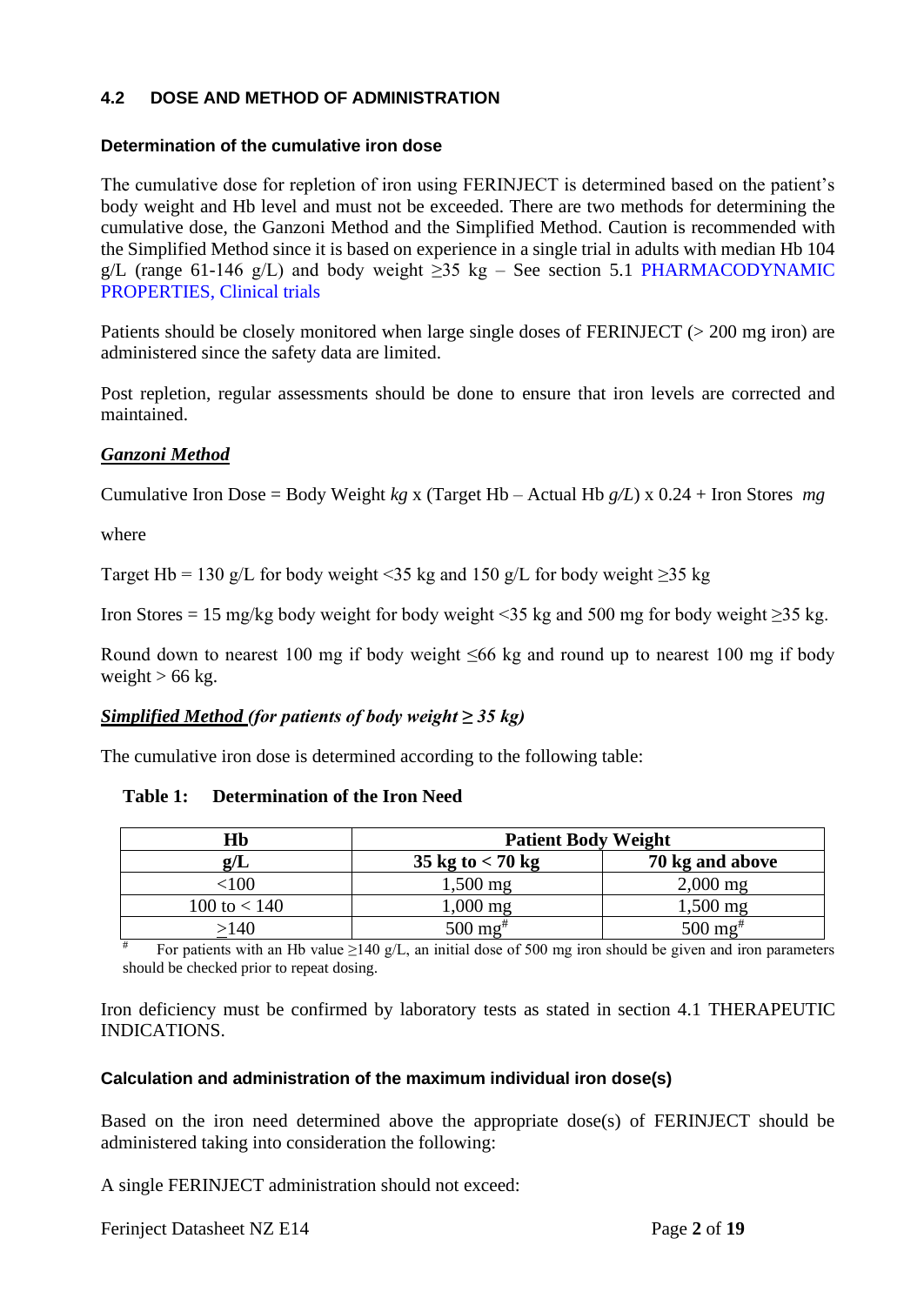- 20 mg iron/kg body weight
- 1,000 mg of iron (20 mL ferric carboxymaltose)

The maximum recommended cumulative dose of FERINJECT is 1,000 mg of iron (20 mL ferric carboxymaltose) per week.

#### **Post-iron repletion assessments**

Re-assessment should be performed by the clinician based on the individual patient's condition. The Hb level should be re-assessed no earlier than 4 weeks post final FERINJECT administration to allow adequate time for erythropoiesis and iron utilisation. In the event the patient requires further iron repletion, the iron need should be recalculated using either Ganzoni method or simplified method described above (see section 5.1 PHARMACODYNAMIC PROPERTIES).

#### **Renal Impairment**

A single maximum daily dose of 200 mg iron as FERINJECT should not be exceeded in haemodialysis-dependent chronic kidney disease patients.

#### **Pregnancy**

It is recommended that the maximum cumulative dose in pregnant patients is restricted to 1,000 mg for patients with Hb  $\geq$ 90 g/L, or 1,500 mg in patients with Hb <90 g/L. Do not administer more than 1,000 mg iron per week.

#### **Method of administration**

FERINJECT must be administered only by the intravenous route:

- by bolus injection, or
- by infusion, or
- during a haemodialysis session, undiluted, directly into the venous limb of the dialyser.

FERINJECT must not be administered by the subcutaneous or intramuscular route.

#### **Intravenous injection**

FERINJECT may be administered by intravenous injection using undiluted solution. The maximum single dose is 20 mg iron/kg body weight but should not exceed 1,000 mg of iron per week. The administration rates are shown in **[Table 2](#page-2-0)**:

#### <span id="page-2-0"></span>**Table 2: Administration Rates for Intravenous Injection of FERINJECT**

| <b>Volume of FERINJECT</b><br><b>Required</b> | <b>Equivalent of Iron</b><br><b>Dose</b> | <b>Administration Rate/Minimum</b><br><b>Administration time</b> |
|-----------------------------------------------|------------------------------------------|------------------------------------------------------------------|
| $2$ to $4$ mL                                 | 100 to 200 mg                            | No minimal prescribed time                                       |
| $>4$ to 10 mL                                 | $>200$ to 500 mg                         | 100 mg iron/min                                                  |
| $>10$ to 20 mL                                | $>500$ to 1,000 mg                       | 15 minutes                                                       |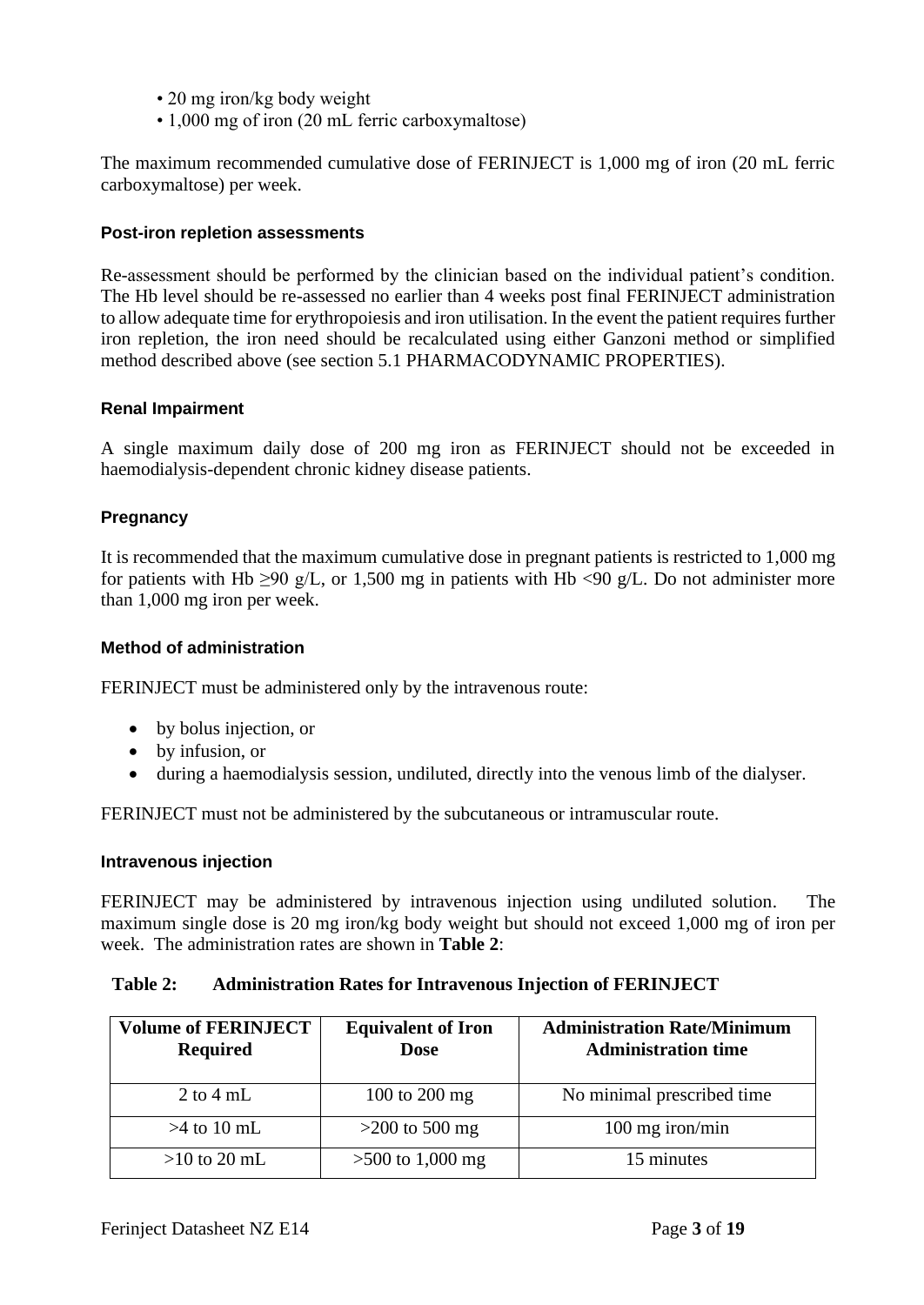### **Intravenous infusion**

FERINJECT may be administered by intravenous infusion, in which case it needs to be diluted. The maximum single dose is 20 mg iron/kg body weight but should not exceed more than 1,000 mg iron per week.

For infusion, FERINJECT must be diluted only in sterile 0.9% m/V sodium chloride solution as shown in **[Table](#page-3-0)** *3*. Note: For stability reasons, FERINJECT should not be diluted to concentrations less than 2 mg iron/mL (not including the volume of the ferric carboxymaltose solution)**.**

<span id="page-3-0"></span>

| Dilution plan of FERINJECT for intravenous infusion<br>Table 3: |  |
|-----------------------------------------------------------------|--|
|-----------------------------------------------------------------|--|

| <b>FERINJECT</b> | Iron               | <b>Maximum</b> amount of<br>sterile 0.9% m/V<br>sodium chloride<br>solution | <b>Minimum</b><br>administration<br>time |
|------------------|--------------------|-----------------------------------------------------------------------------|------------------------------------------|
| $2$ to $4$ mL    | 100 to 200 mg      | $50$ mL                                                                     | 3 minutes                                |
| $>4$ to 10 mL    | $>200$ to 500 mg   | $100$ mL                                                                    | 6 minutes                                |
| $>10$ to 20 mL   | $>500$ to 1,000 mg | $250$ mL                                                                    | 15 minutes                               |

Inspect vials visually for sediment and damage before use. Use only those containing sediment-free, homogeneous solution.

Each vial of FERINJECT is intended for single use only. Any unused product or waste material should be disposed of in accordance with local requirements.

FERINJECT must only be mixed with sterile 0.9% m/V sodium chloride solution. No other intravenous dilution solutions and therapeutic agents should be used, as there is the potential for precipitation and/or interaction. For dilution instructions, see above.

This medicinal product must not be mixed with other medicinal products than those mentioned above. The compatibility with containers other than polyethylene and glass is not known.

## **4.3 CONTRAINDICATIONS**

The use of FERINJECT is contraindicated in cases of:

- Hypersensitivity to ferric carboxymaltose complex, to FERINJECT or to any of its excipients
- anaemia not attributed to iron deficiency, e.g. other microcytic anaemia
- evidence of iron overload or disturbances in utilisation of iron

## **4.4 SPECIAL WARNINGS AND PRECAUTIONS FOR USE**

#### **Iron Overload/Haemosiderosis**

Body iron excretion is limited and excess tissue iron can be hazardous causing haemosiderosis. Patients receiving FERINJECT require regular monitoring of red cell indices and serum ferritin to detect iron overload. If there is evidence of iron overload, iron therapy should be withheld.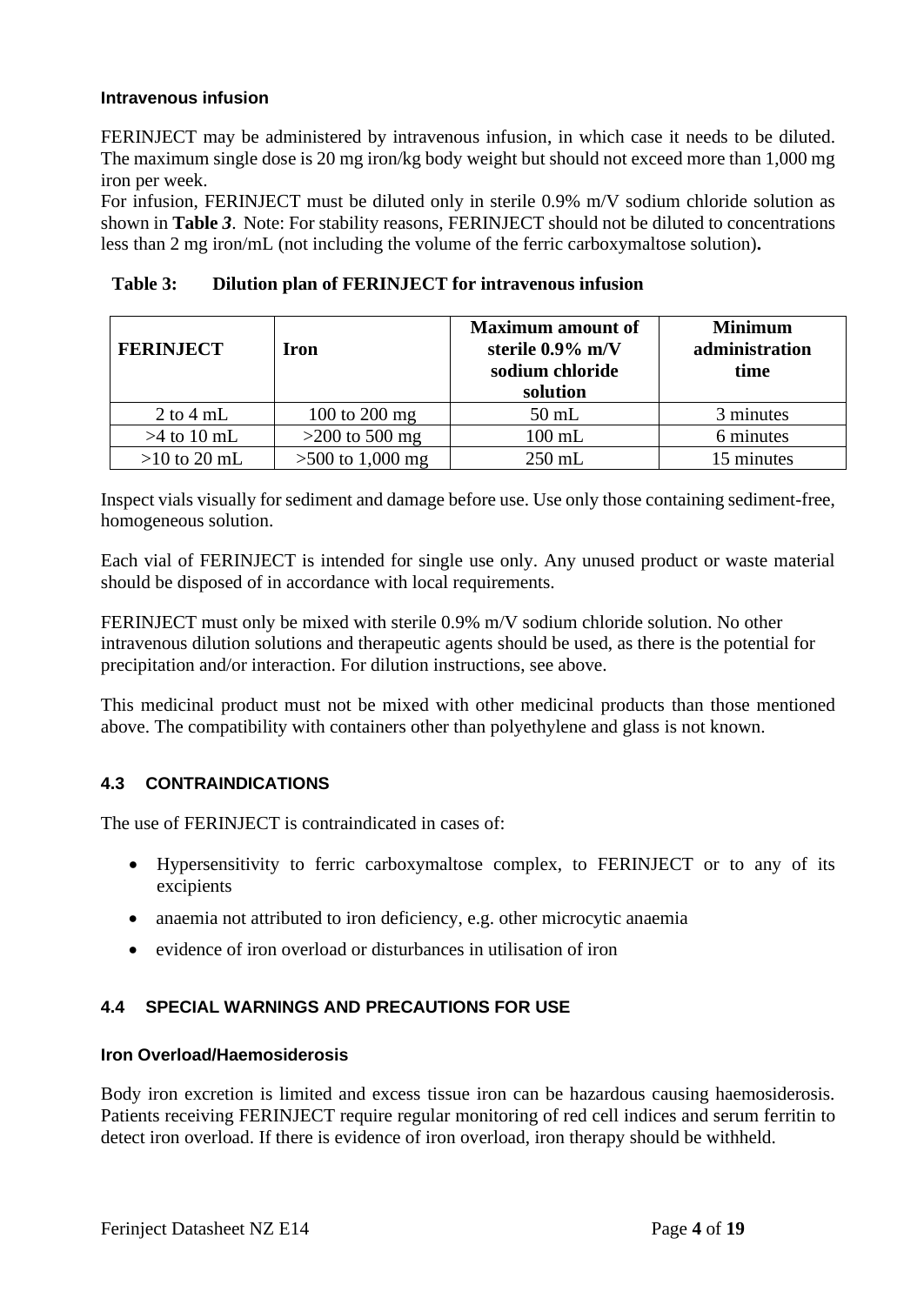#### **Patients with Infections**

Parenteral iron must be used with caution in case of acute or chronic infection, asthma, eczema or atopic allergies. It is recommended that the administration of FERINJECT is stopped in patients with ongoing bacteraemia. In patients with chronic infection a risk/benefit evaluation has to be performed, taking into account the suppression of erythropoiesis.

#### **Hypersensitivity Reactions**

Parenterally administered iron preparations can cause hypersensitivity reactions including anaphylactoid reactions, which may be fatal. There have been reports of hypersensitivity reactions which progressed to Kounis syndrome (acute allergic coronary arteriospasm that can result in myocardial infarction). Therefore, facilities for cardio-pulmonary resuscitation must be available. If hypersensitivity reactions or signs of intolerance occur during administration, the treatment must be stopped immediately.

Hypersensitivity reactions have also been reported after previously uneventful doses of any parenteral iron complexes, including ferric carboxymaltose. Each patient should be observed for adverse effects for at least 30 minutes following each FERINJECT administration.

#### **Hypophosphataemia and Hypophosphataemic Osteomalacia**

Parenterally administered iron preparations can cause hypophosphataemia which in most cases is transient and without clinical symptoms. Cases of hypophosphataemia requiring medical attention were reported, mainly in patients with existing risk factors and after prolonged exposure to highdose IV iron.

Cases of hypophosphataemia leading to hypophosphataemic osteomalacia and fractures which required clinical intervention including surgery were reported in the post marketing setting. Patients should be asked to seek medical advice if they experience arthralgia or bone pain.

Patients who receive multiple higher doses for a long-term treatment and with underlying risk factors (such as Vitamin D deficiency, calcium and phosphate malabsorption, secondary hyperparathyroidism, hereditary haemorrhagic telangiectasia, inflammatory bowel disease, and osteoporosis) should be monitored for hypophosphataemic osteomalacia. In case of persisting hypophosphataemia, treatment with ferric carboxymaltose should be re-evaluated.

#### **Paravenous Leakage**

Caution should be exercised to avoid paravenous leakage when administering FERINJECT. Paravenous leakage of FERINJECT at the administration site may lead to potentially long lasting brown discolouration and irritation of the skin. In case of paravenous leakage, the administration of FERINJECT must be stopped immediately.

## **Sodium Content**

This medicinal product contains up to 5.5 mg (0.24 mmol) of sodium per mL of undiluted solution, equivalent to 0.3% of the WHO recommended maximum daily intake of 2 g sodium for an adult. This should be considered when prescribing FERINJECT to patients on sodium-controlled diets.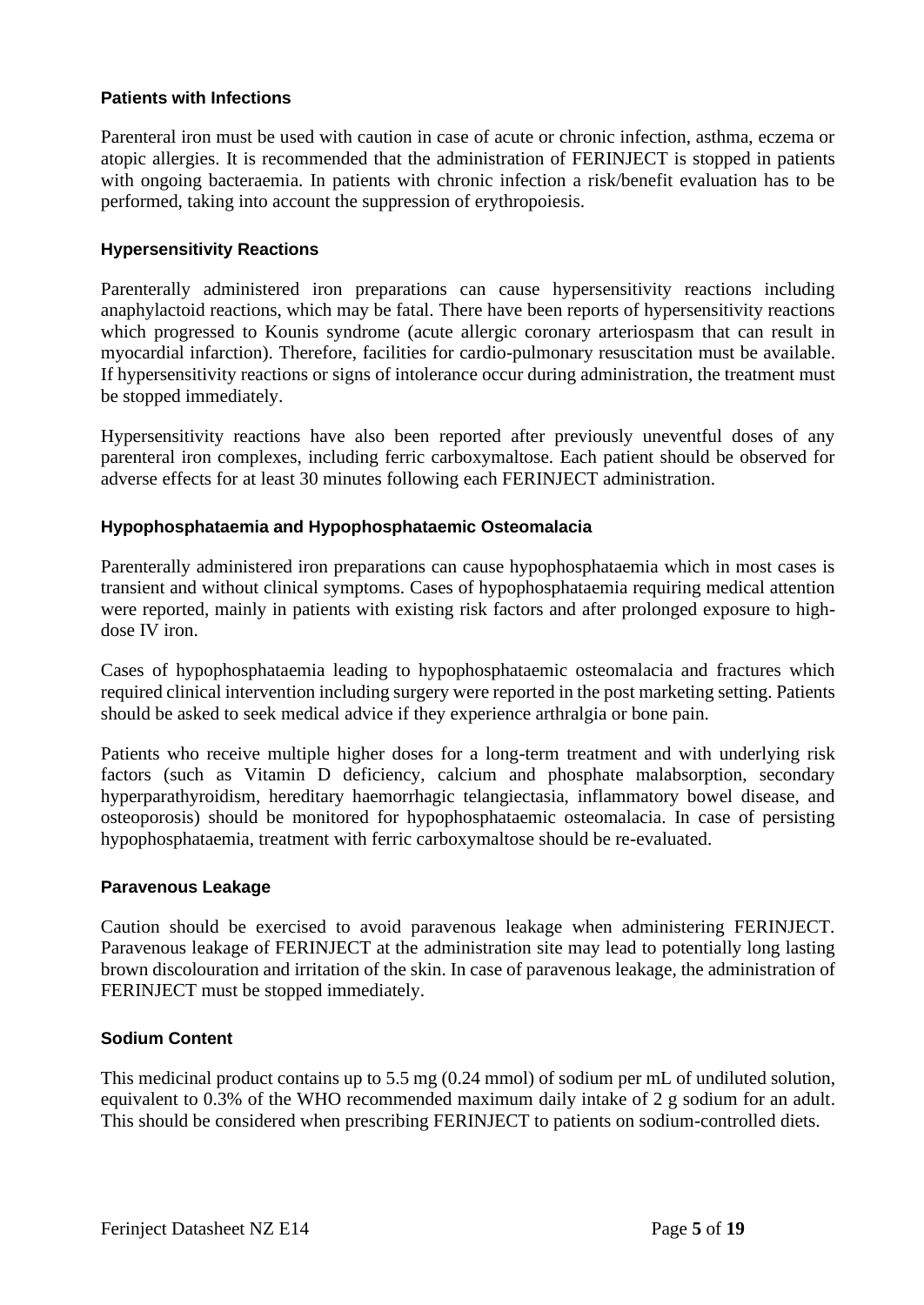#### **Use in hepatic impairment**

In patients with liver dysfunction, parenteral iron should only be administered after careful risk/benefit assessment. Parenteral iron administration should be avoided in patients with hepatic dysfunction where iron overload is a precipitating factor, in particular Porphyria Cutanea Tarda (PCT). Careful monitoring of iron status is recommended to avoid iron overload.

There are no clinical studies performed in patients with hepatic impairment. It is known that ferric carboxymaltose may lead to transient increases in liver enzymes see Section 4.8 UNDESIRABLE EFFECTS. A careful benefit/risk evaluation should be made prior to using in patients with hepatic impairment, and if prescribed, close monitoring of liver function is recommended.

#### **Use in the Elderly**

No data available.

#### **Paediatric Use**

The use of FERINJECT has not been studied in children and therefore is not recommended in children under 14 years.

#### **Effects on laboratory tests**

No data available.

### **4.5 INTERACTIONS WITH OTHER MEDICINES AND OTHER FORMS OF INTERACTION**

As with all parenteral iron preparations the absorption of oral iron is reduced when administered concomitantly. Therefore, if required, oral iron therapy should not be started for at least 5 days after the last administration of FERINJECT.

## **4.6 FERTILITY, PREGNANCY AND LACTATION**

#### **Effects on fertility**

Reduced weights of reproductive organs (prostate, seminal vesicle, epididymis, testis or uterus) were seen in rats and dogs at maternally toxic doses following repeated IV dosing with ferric carboxymaltose. There were no effects of ferric carboxymaltose on the fertility or reproductive performance of rats given thrice weekly IV doses of up to 30 mg/kg roughly equal to the maximum weekly clinical dose, based on body surface area (BSA). There are no data on the effect of ferric carboxymaltose on human fertility.

## **Use in pregnancy (Category B3)**

Studies in rats have shown that iron released from ferric carboxymaltose can cross the placental barrier.

In pregnant and iron-replete rabbits and rats, embryotoxicity (decreased placental or litter weights and increased resorptions) and increases in fetal skeletal abnormalities (thickened/kinked ribs in rats and cranial, forepaw and/or limb abnormalities in rabbits) were observed at maternally toxic IV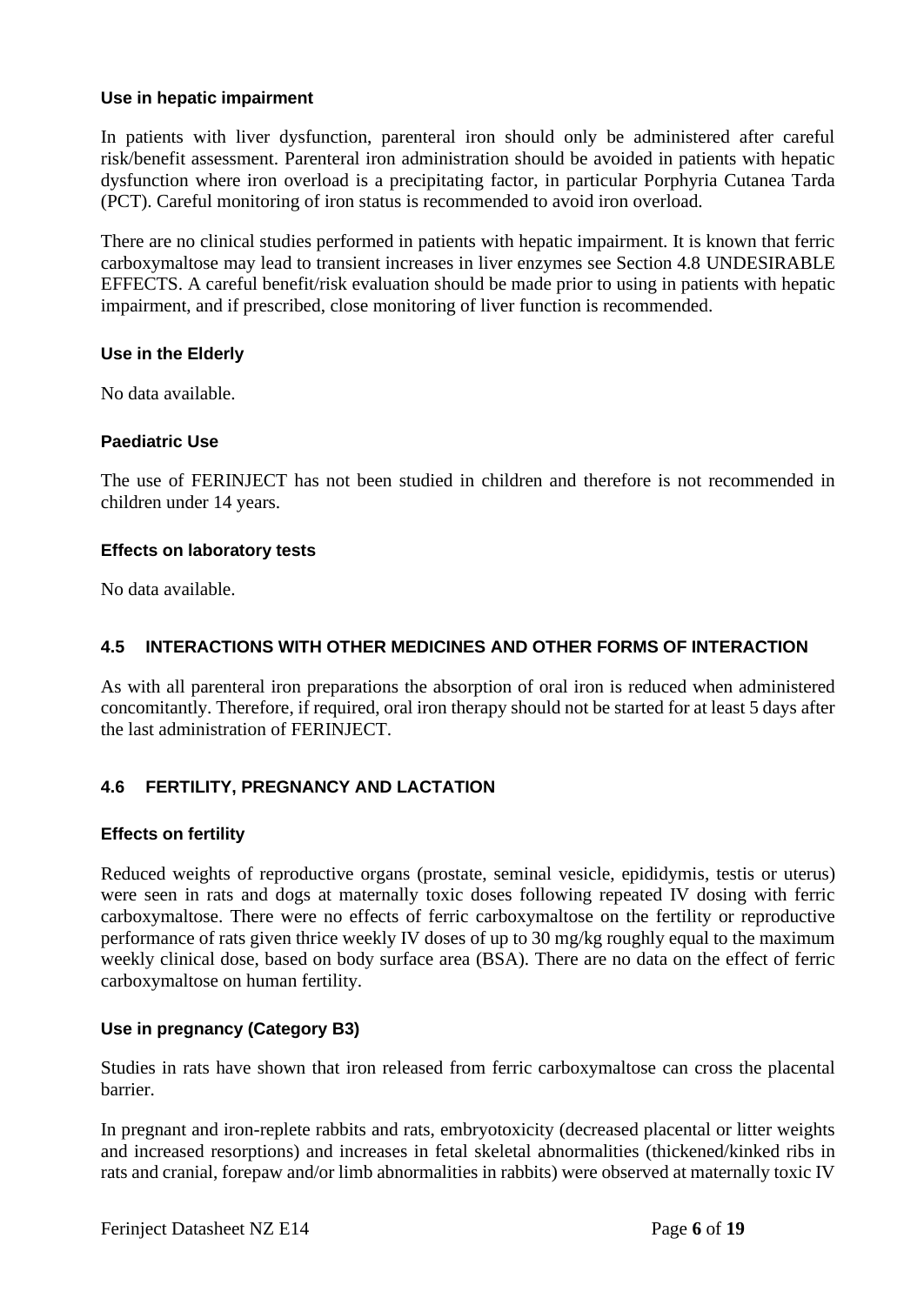iron doses from 9 or 30 mg/kg/day, respectively given during organogenesis (1-2 times the maximum weekly clinical dose, based on body surface area (BSA)). No effects were observed at IV iron doses up to 4.5 or 9 mg/kg/day, respectively (0.5 times the maximum weekly clinical dose, based on BSA).

There is no efficacy and safety data on the use of FERINJECT in human pregnancy less than 16 weeks' gestation. Iron deficiency occurring in the first trimester of pregnancy can in many cases be treated with oral iron.

There are limited data from the use of FERINJECT in women in pregnancy beyond 16 weeks' gestation. A careful risk/benefit evaluation is required before use during pregnancy and FERINJECT should not be used during pregnancy unless clearly necessary.

If the benefit of FERINJECT treatment is judged to outweigh the potential risk to the fetus, it is recommended that treatment in pregnancy should be confined to women beyond the 16<sup>th</sup> week of gestation.

Foetal bradycardia may occur following administration of parenteral irons. It is usually transient and a consequence of a hypersensitivity reaction in the mother. The unborn baby should be carefully monitored during intravenous administration of parenteral irons to pregnant women.

#### **Use in lactation**

Clinical studies showed that transfer of iron from FERINJECT to human milk was negligible  $(\leq 1\%)$ .

Evidence of delayed postnatal growth and development has been observed in rats exposed to ferric carboxymaltose. Milk transfer of administered iron from ferric carboxymaltose was demonstrated in lactating rats. Caution should be exercised when FERINJECT is used in lactating woman.

## **4.7 EFFECTS ON ABILITY TO DRIVE AND USE MACHINES**

The effects of this medicine on a person's ability to drive and use machines were not assessed as part of its registration.

## **4.8 UNDESIRABLE EFFECTS**

The most commonly reported ADR is nausea (occurring in 2.9% of the subjects), followed by injection/infusion site reactions, hypophosphataemia, headache, flushing, dizziness and hypertension. Injection/infusion site reactions comprise several ADRs which individually are either uncommon or rare. The most serious ADR is anaphylactoid reaction (rare). See section 4.4 SPECIAL WARNINGS AND PRECAUTIONS FOR USE for further details. In pregnancy, foetal bradycardia associated to hypersensitivity in the mother may occur with parenteral iron preparations (see section 4.6 FERTILITY, PREGNANCY AND LACTATION).

#### **Clinical studies experience**

Adverse drug reactions reported in patients treated with ferric carboxymaltose (n=8,245) from completed clinical trials are summarized in **[Table 4](#page-7-0)** below.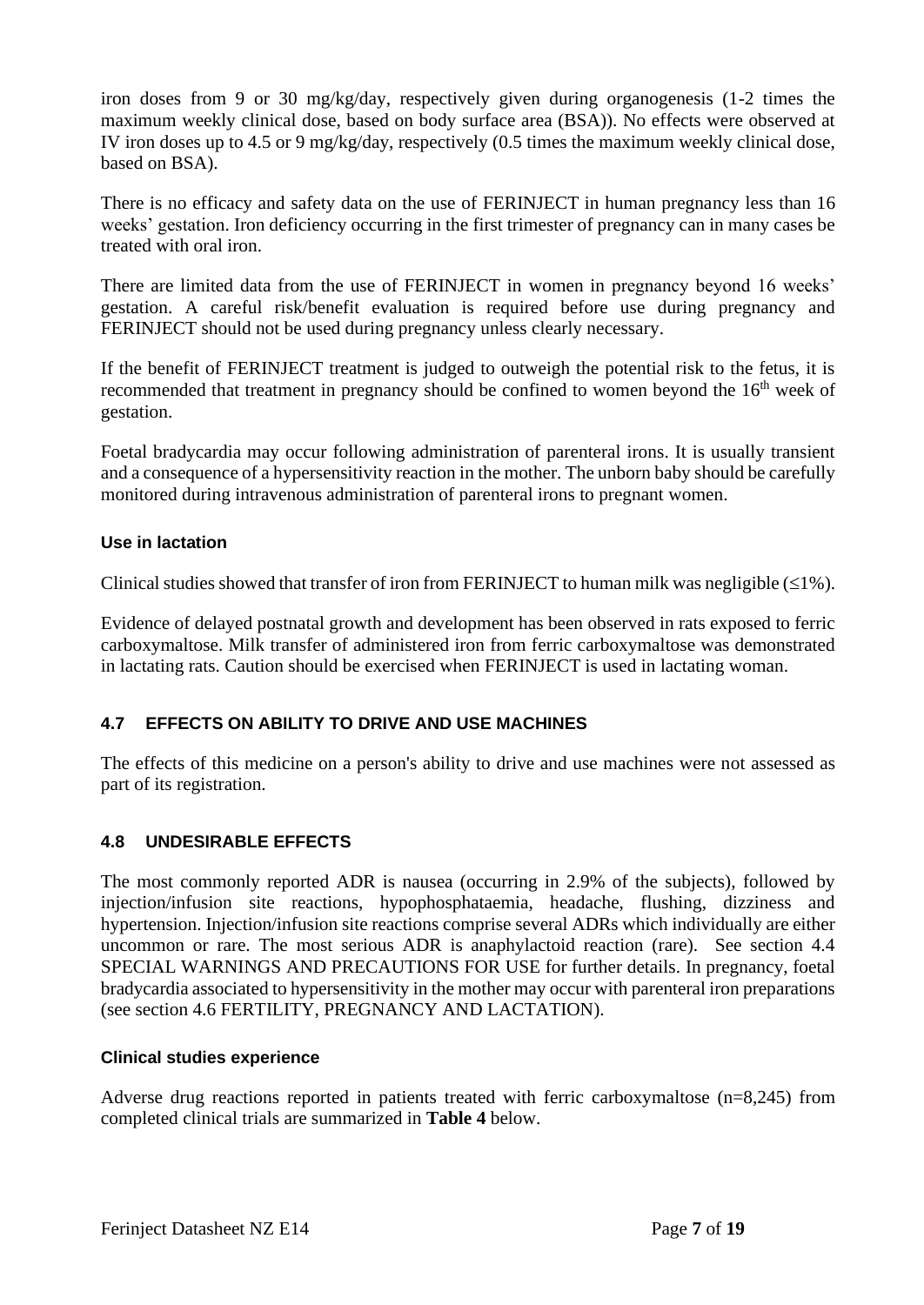For subjects in clinical trials that showed a decrease in serum phosphorous, the minimum values were obtained after approximately 2 weeks, and in most cases returned to baseline values by 12 weeks following ferric carboxymaltose treatment.

| <b>System Organ Class</b>                                                     | <b>Common</b><br>$( \geq 1/100, \leq 1/10)$                      | <b>Uncommon</b><br>$( \geq 1/1,000, \leq 1/100)$                                                                                                                                                                | Rare<br>$( \geq 1/10,000, \leq 1/1,000)$ |
|-------------------------------------------------------------------------------|------------------------------------------------------------------|-----------------------------------------------------------------------------------------------------------------------------------------------------------------------------------------------------------------|------------------------------------------|
| <b>Immune System</b><br><b>Disorders</b>                                      |                                                                  | Hypersensitivity                                                                                                                                                                                                | Anaphylactoid<br>reactions               |
| <b>Nervous System</b><br><b>Disorders</b>                                     | Headache, dizziness                                              | Paraesthesia, dysgeusia                                                                                                                                                                                         |                                          |
| <b>Cardiac Disorders</b>                                                      |                                                                  | Tachycardia                                                                                                                                                                                                     | $\overline{\phantom{0}}$                 |
| <b>Vascular Disorders</b>                                                     | Hypertension, flushing                                           | Hypotension                                                                                                                                                                                                     |                                          |
| Respiratory,<br><b>Thoracic and</b><br><b>Mediastinal</b><br><b>Disorders</b> |                                                                  | Dyspnoea                                                                                                                                                                                                        |                                          |
| <b>Gastrointestinal</b><br><b>Disorders</b>                                   | Nausea                                                           | Vomiting, dyspepsia,<br>flatulence, abdominal pain,<br>constipation, diarrhoea                                                                                                                                  |                                          |
| <b>Skin and</b><br><b>Subcutaneous Tissue</b><br><b>Disorders</b>             |                                                                  | Pruritus, urticaria, erythema,<br>$rash^{(1)}$                                                                                                                                                                  |                                          |
| Musculoskeletal and<br><b>Connective Tissue</b><br><b>Disorders</b>           |                                                                  | Myalgia, back pain, arthralgia,<br>pain in extremity, muscle<br>spasms                                                                                                                                          |                                          |
| <b>General Disorders</b><br>and Administration<br><b>Site Conditions</b>      | Injection/Infusion site<br>reactions <sup><math>(2)</math></sup> | Pyrexia, fatigue, chest pain,<br>oedema peripheral, pain, chills                                                                                                                                                | Malaise                                  |
| <b>Investigations</b>                                                         |                                                                  | Alanine aminotransferase<br>increased, aspartate<br>aminotransferase increased,<br>gamma-glutamyltransferase<br>increased, blood lactate<br>dehydrogenase increased,<br>blood alkaline phosphatase<br>increased |                                          |
| <b>Metabolism and</b><br><b>Nutritional</b><br><b>Disorders</b>               | Hypophosphataemia#                                               |                                                                                                                                                                                                                 |                                          |

<span id="page-7-0"></span>**Table 4: Adverse drug reactions reported in completed clinical trials**

#: Based on laboratory findings

1 Includes the following preferred terms: rash (individual ADR frequency determined as uncommon) and rash erythematous, -generalised, -macular, -maculo-papular, -pruritic (all individual ADR frequencies determined as rare).

<sup>2</sup> Includes, but not limited to the following preferred terms: injection/infusion site -pain, -haematoma, -discolouration, -extravasation, -irritation, reaction, (all individual ADR frequencies determined as uncommon) and -paraesthesia (individual ADR frequency determined as rare).

Note:  $ADR =$  Adverse drug reaction.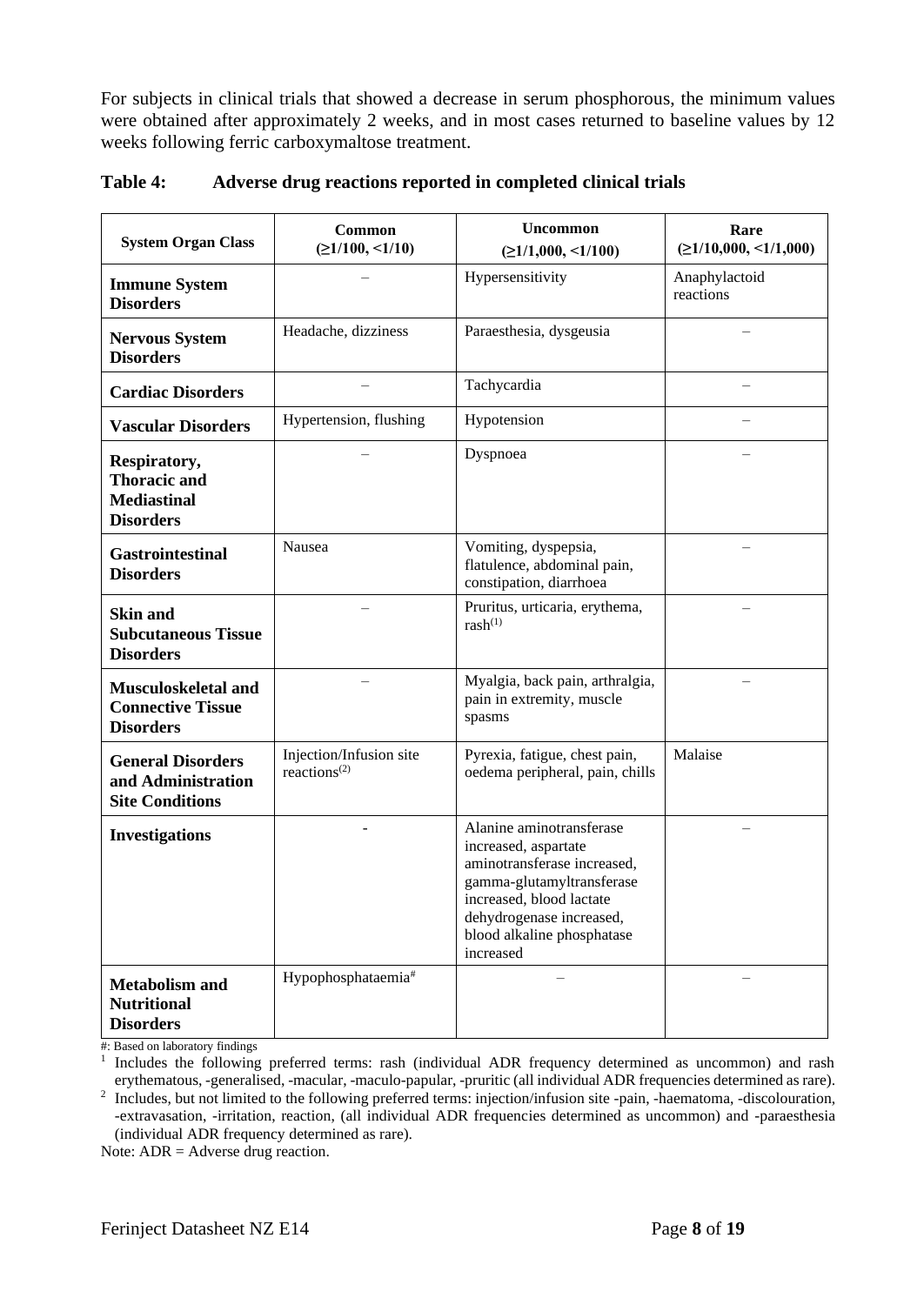## **Undesirable Effects from Post-marketing Spontaneous Reporting**

As part of the continuing post-marketing surveillance of ferric carboxymaltose, the following adverse reactions have been observed (summarised in **[5](#page-8-0)** below).

| <b>System Organ</b><br><b>Class</b>                                           | <b>Common</b><br>$(\geq 1/100,$<br>$<1/10$ ) | <b>Uncommon</b><br>$(\geq 1/1,000,$<br><1/100 | Rare<br>$(\geq 1/10,000,$<br><1/1,000                                    | <b>Frequency not</b><br>known                       |
|-------------------------------------------------------------------------------|----------------------------------------------|-----------------------------------------------|--------------------------------------------------------------------------|-----------------------------------------------------|
| <b>Nervous System</b><br><b>Disorders</b>                                     |                                              |                                               | Vertigo                                                                  | Loss of<br>consciousness <sup>2</sup>               |
| <b>Cardiac Disorders</b>                                                      |                                              |                                               | Syncope, pre<br>syncope <sup>3</sup>                                     | Kounis syndrome                                     |
| Respiratory,<br><b>Thoracic and</b><br><b>Mediastinal</b><br><b>Disorders</b> |                                              |                                               | Bronchospasm <sup>3</sup>                                                |                                                     |
| <b>Skin and</b><br><b>Subcutaneous</b><br><b>Tissue Disorders</b>             |                                              |                                               | Angioedema and<br>pallor, distant<br>skin<br>discolouration <sup>3</sup> | Face oedema <sup>2</sup><br>Dermatitis <sup>2</sup> |
| <b>General Disorders</b><br>and Administration<br><b>Site Conditions</b>      |                                              |                                               | Influenza like<br>illness <sup>1</sup>                                   |                                                     |
| Psychiatric<br><b>Disorders</b>                                               |                                              |                                               | Anxiety <sup>3</sup>                                                     |                                                     |
| <b>Musculoskeletal</b><br>and Connective<br><b>Tissue Disorders</b>           |                                              |                                               |                                                                          | Hypophosphataemic<br>osteomalacia <sup>2</sup>      |

#### <span id="page-8-0"></span>**Table 5: Adverse drug reactions reported in post-marketing surveillance**

 $\frac{1}{1}$  whose onset may vary from a few hours to several days.

<sup>2</sup> ADRs exclusively reported in the post marketing setting ; estimated as rare

<sup>3</sup> ADRs reported in the post-marketing setting which are also observed in the clinical setting.

#### **Table 6: Post-marketing spontaneous reports in pregnancy cases**

| <b>System Organ Class</b>                               | Preferred Terms <sup>(1)</sup>                                                |
|---------------------------------------------------------|-------------------------------------------------------------------------------|
| Immune System Disorders                                 | Hypersensitivity, anaphylactoid reactions                                     |
| Nervous System Disorders                                | Headache, dizziness                                                           |
| Vascular Disorders                                      | Hypotension, Blood pressure systolic decreased                                |
| Skin and Subcutaneous Tissue Disorders                  | Rash, urticaria                                                               |
| Respiratory, Thoracic and Mediastinal Disorders         | Dyspnoea                                                                      |
| General Disorders and Administration Site<br>Conditions | Extravasation, infusion site discolouration, injection<br>site discolouration |

<sup>1</sup> Frequency not known.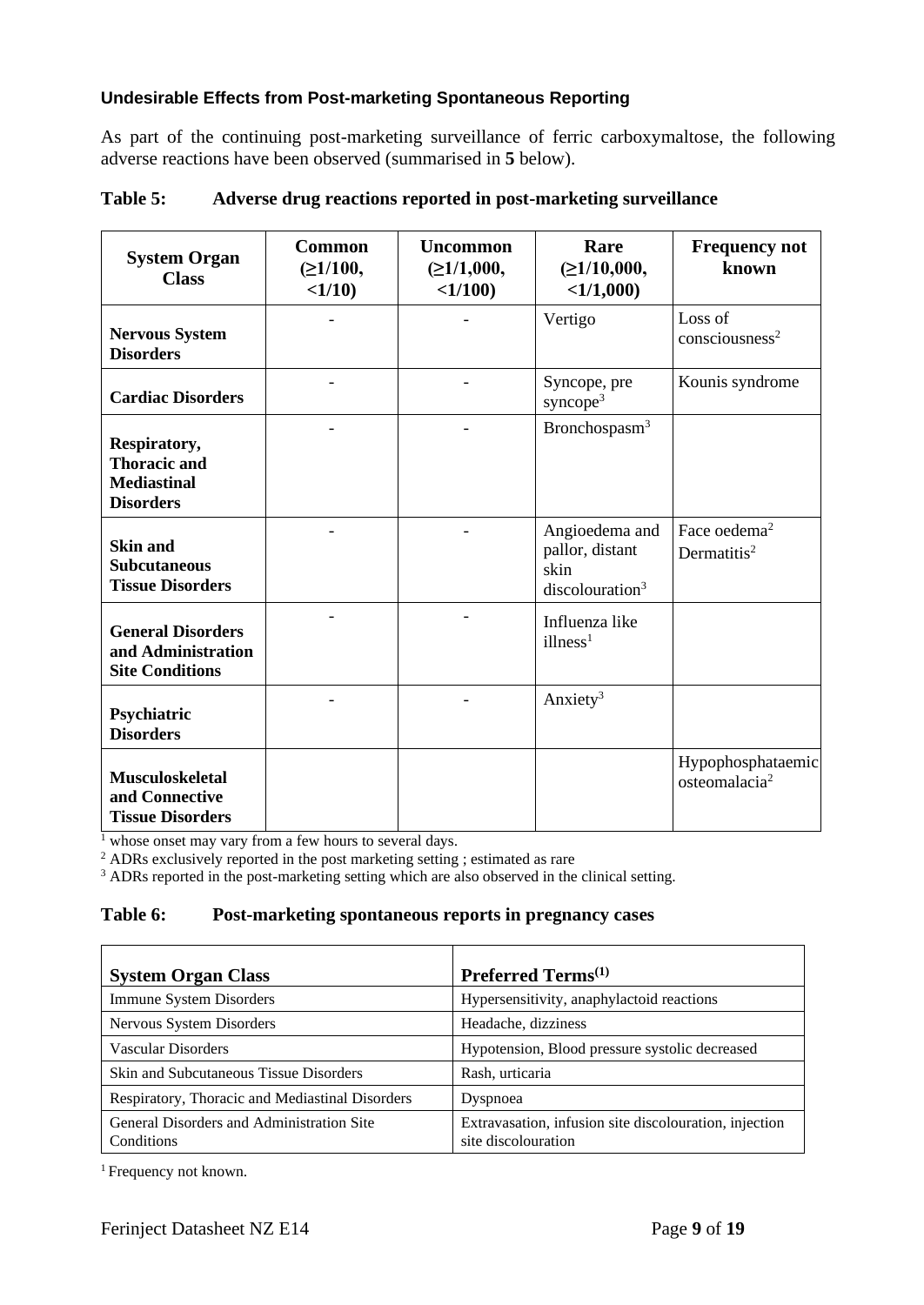There have been individual case reports of temporally-related, but not causally-related, events of: antenatal fetal ductus venosus thrombosis, uterine hypertonia or contractions and fetal demise when FERINJECT has been used in pregnancy.

## **Reporting of suspected adverse reactions**

Reporting suspected adverse reactions after authorisation of the medicine is important. It allows continued monitoring of the benefit/risk balance of the medicine. Healthcare professionals are asked to report any suspected adverse reactions at [https://nzphvc.otago.ac.nz/reporting/.\(New](https://nzphvc.otago.ac.nz/reporting/.(New) Zealand) or [www.tga.gov.au/reporting-problems](https://www.tga.gov.au/reporting-problems) (Australia)

## **4.9 OVERDOSE**

Ferinject has a low toxicity and is well tolerated. The risk for accidental overdosing is minimal.

Administration of FERINJECT in quantities exceeding the amount needed to correct iron deficit at the time of administration may lead to accumulation of iron in storage sites eventually leading to haemosiderosis. Monitoring of iron parameters such as serum ferritin and transferrin saturation (TSAT) may assist in recognising iron accumulation. If iron accumulation has occurred, the use of an iron chelator may be considered.

For advice on the management of overdose please contact the National Poisons Centre on 0800 POISON (0800 764766) in New Zealand or the Poison Information Centre on 131126 (Australia).

## <span id="page-9-0"></span>**5 PHARMACOLOGICAL PROPERTIES**

## **5.1 PHARMACODYNAMIC PROPERTIES**

Pharmacotherapeutic group: anti-anaemic preparation, ATC code: B03AC.

## **Mechanism of action**

Ferric carboxymaltose (FCM) solution for injection/infusion contains iron in a stable ferric state as a complex with a carbohydrate polymer designed to provide iron for the iron transport and storage proteins in the body (transferrin and ferritin). FCM was effective in increasing haemoglobin (Hb) and serum ferritin concentrations in patients with mild to moderate iron-deficiency anaemia. The intravenous (IV) iron dose was 500 mg weekly for up to 4 weeks (n=20) or 1,000 mg weekly for up to 2 weeks (n=26). With the 500 mg iron dose, 37% of patients achieved normal Hb levels within 8 weeks and 75% achieved a  $\geq$ 20 g/L increase in Hb on at least one occasion. With 1,000 mg iron, 48% of patients achieved normal Hb levels within 6 weeks and 73% achieved a  $\geq$ 20 g/L increase in Hb on at least one occasion. The target serum ferritin concentration 100-500  $\mu$ g/L was reached with both doses and remained within the target range at 2 weeks follow-up (at 6 and 4 weeks respectively for the two dose groups)-data were only available for about half the 500 mg iron dose group.

## **Clinical Trials**

Clinical studies showed that the haematological response and the filling of the iron stores was faster after intravenous administration of FCM than with orally administered comparators.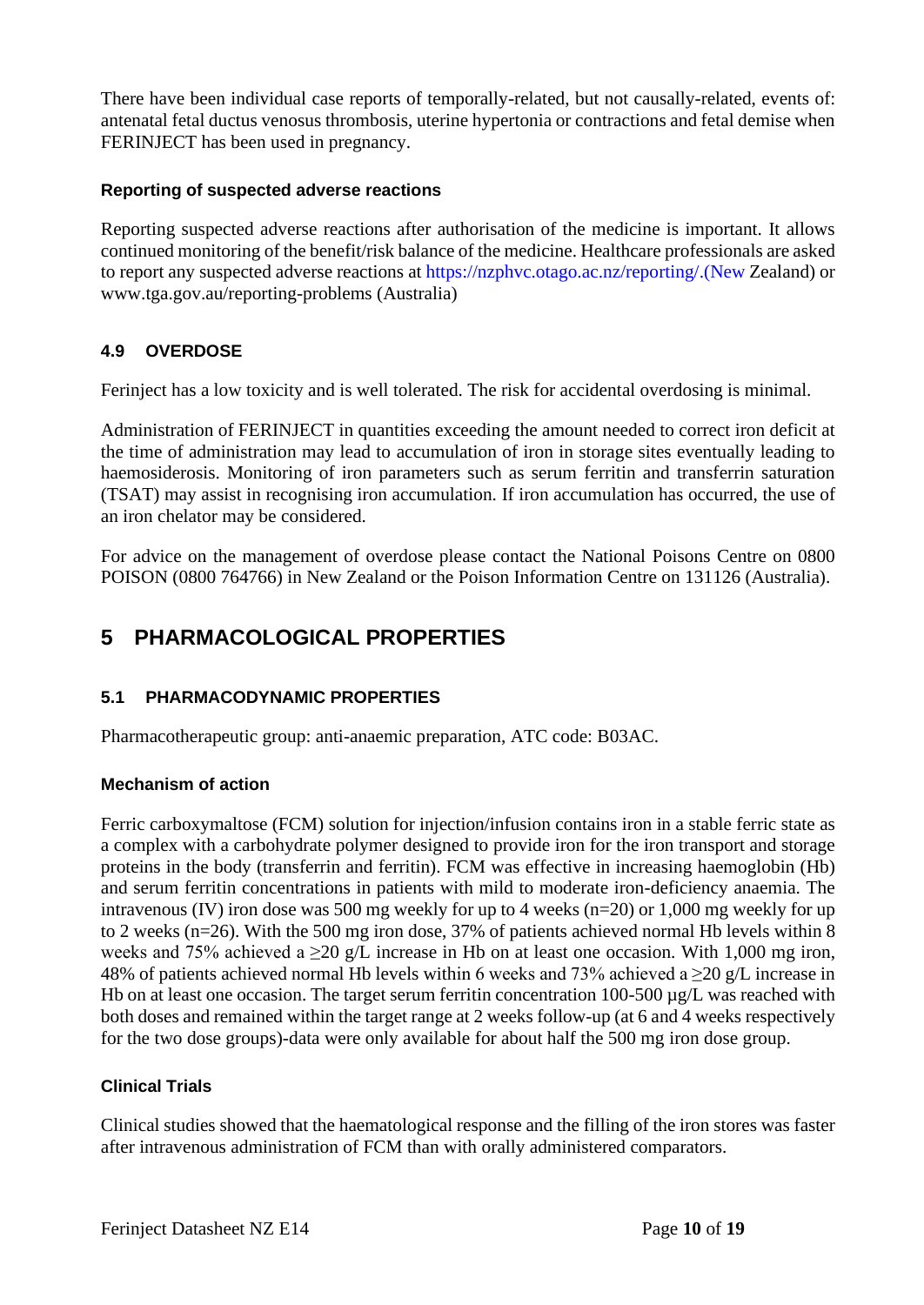The phase III studies undertaken with FCM included patients with iron deficiency of different aetiologies, i.e. associated with non-dialysis and dialysis dependent chronic kidney disease (CKD), inflammatory bowel disease, heavy menstrual bleeding, post-partum iron deficiency anaemia (IDA), pregnancy (second and third trimester) or patients with chronic heart failure and iron deficiency.

Additionally, there are limited data available with FCM in patients with iron deficiency associated with chemotherapy related anaemia and gastric bypass.

## **IDA associated with haemodialysis-dependent chronic kidney disease**

The efficacy and safety of FCM compared to Venofer® (iron sucrose, intravenous) for the treatment of IDA secondary to chronic renal failure was assessed in a multi-centre, open-label, randomised, parallel-group, Phase III study (VIT-IV-CL-015) in 237 patients on haemodialysis or haemodiafiltration. IDA was defined as  $Hb \le 115 g/L$  in addition to transferrin saturation (TSAT) <20% and/or serum ferritin <200 µg/L. Patients received 200 mg iron 2 or 3 times weekly (depending on the timing of dialysis sessions) until their individual calculated cumulative dose had been reached. The mean duration of treatment was 15.8 days (range 1 to 27) and 16.2 days (range 1 to 43 days) for the FCM and Venofer® groups, respectively.

Patients treated with erythropoietin (EPO) should have had received this treatment for at least 8 weeks prior to inclusion in the study and increases in the dose of EPO were not permitted. The primary efficacy endpoint was defined as the percentage of patients reaching an increase in Hb of  $\geq$ 10 g/L at 4 weeks. The percentage of responders was 44.1% (52/118) in the FCM group and 35.3%  $(41/116)$  in the Venofer<sup>®</sup> group; the difference between groups was not statistically significant (chi<sup>2</sup>)  $= 0.2254$ ). At follow-up 4 weeks after the final dose of medication, secondary efficacy parameters (Hb  $\geq$ 110-120 g/L, serum ferritin 200-800 µg/L, TSAT 20-50%) demonstrated successful increase in iron stores for both treatment groups.

## **IDA associated with non-dialysis-dependent chronic kidney disease**

A multi-centre, randomised, open-label, controlled, 8-week, Phase III study (1VIT04004) in 255 patients was conducted to compare the safety and efficacy of intravenous infusions of the FCM solution with oral administration of ferrous sulphate, independent of Hb response to EPO, in treating IDA in non-dialysis-dependent chronic kidney disease (ND-CKD). IDA was defined as Hb  $\leq$ 110 g/L, TSAT  $\leq$ 25%, and serum ferritin  $\leq$ 300 µg/L. Patients treated with EPO should have had received this treatment for at least 8 weeks prior to inclusion in the study and increases in the dose of EPO were not permitted. Patients randomised to FCM treatment received 1 to 3 doses of FCM solution intravenously at 2-4 week intervals: 15 mg iron/kg for weight  $\leq 66$  kg to a maximum of 1,000 mg iron for the initial dose and a maximum of 500 mg iron for subsequent doses. Patients randomised to oral iron treatment received ferrous sulphate tablets (65 mg iron) 3 times daily for 8 weeks.

In a modified intent-to-treat analysis which excluded 8 FCM patients and 2 ferrous sulfate patients, the primary efficacy endpoint, defined as the percentage of patients with an increase in Hb  $\geq$ 10 g/L at any time between baseline and end of study, or time of intervention, was reached by 60.4% (87/144) of FCM-treated patients compared to 34.7% (35/101) of oral iron-treated patients (p<0.001; 95% confidence interval (CI) 13.0, 38.5). The modified intent-to-treat population comprised patients with at least one dose of study medication, stable erythropoietin dose, at least one post-baseline Hb assessment and GFR  $\leq$ 45 mL/min/1.73 m<sup>2</sup>. FCM was also demonstrated to be superior to oral iron across all secondary ranked efficacy endpoints: Hb change  $\geq$ 10 g/L and a serum ferritin change  $\geq 160 \mu$ g/L at any time during the study (60.4% versus 0.0%, respectively; p<0.001;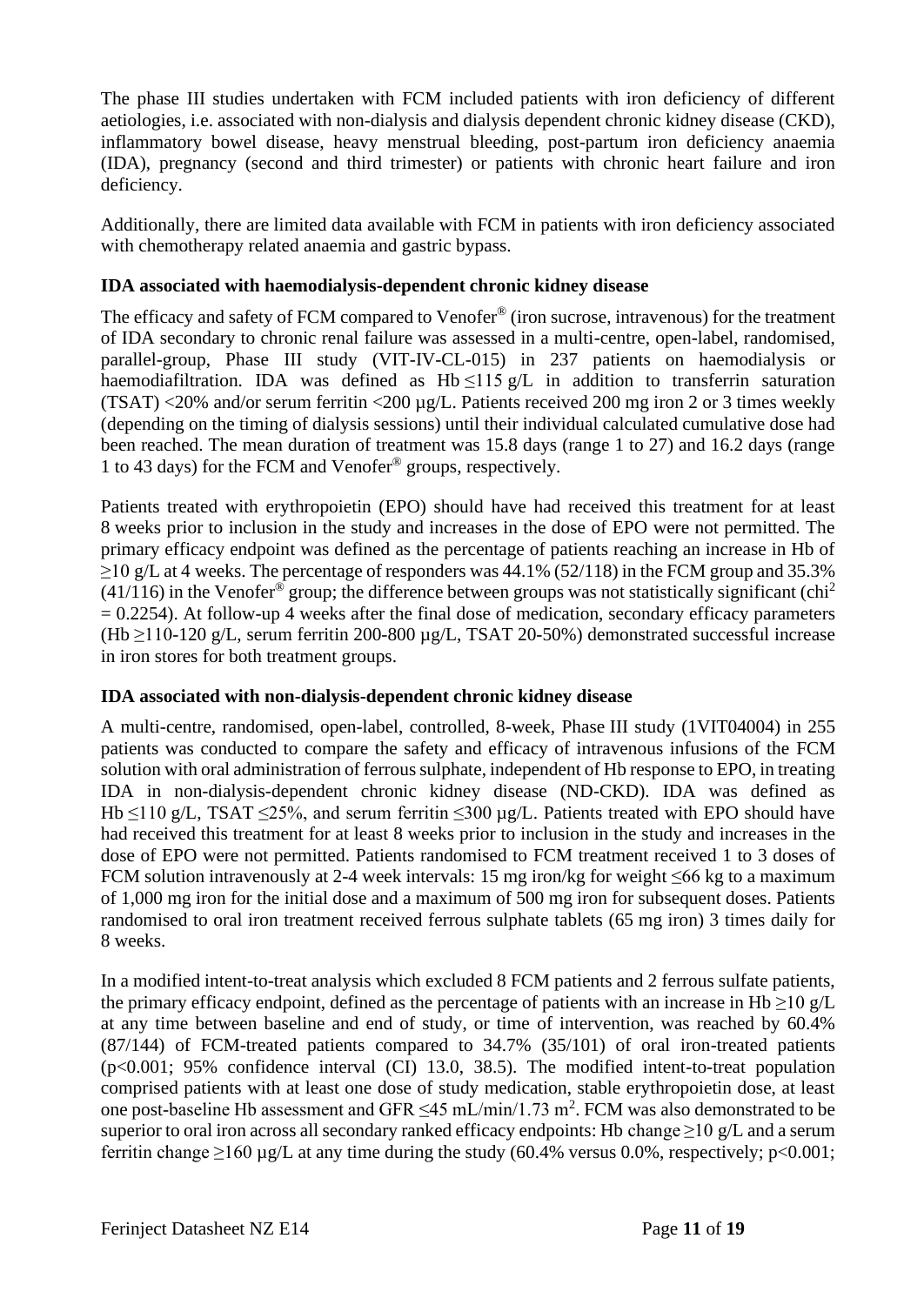95% CI 48.2, 72.6) or a Hb change  $>10$  g/L before Day 42 (54.2% versus 28.7%, respectively; p<0.001; 95% CI 12.8, 38.1).

In a 44-week extension to this study (1VIT05005), the efficacy of FCM in the long-term maintenance treatment of anaemia in ND-CKD was evaluated in 140 patients. Clinical success (Hb  $\geq$ 110 g/L, serum ferritin 100-800 µg/L, TSAT 30-50%) was achieved in 51.4% (72/140) of patients, with 10% (14/140) exhibiting sustained clinical success at 50% or more of the assessments.

In the ND-CKD subgroup of another study (1VIT07018), the safety and efficacy of IV injection of FCM solution, 15 mg iron/kg body weight up to 1,000 mg iron administered over 15 min. was assessed. The comparator was standard medical care (SMC) as determined by the investigator.

The primary endpoint was the incidence of treatment-emergent serious adverse events from Day 0 to 30 days after the last dose of study drug. The safety population contained 204 FCM subjects and 212 SMC subjects. The majority had mild anaemia (mean Hb 104 g/L in FCM group and 102 g/L in control group). There were no serious adverse events assessed as related to FCM. Based on these limited data and the lack of specific serious drug-related adverse reactions, the safety of single FCM doses of 1,000 mg iron appeared equal to SMC.

Efficacy was assessed in a modified intent-to-treat population of 202 FCM subjects and 203 SMC subjects. Achievement of Hb  $\geq$ 120 g/L was comparable in the two groups at 30 days - FCM 9.9% and SMC 6.9% (Fisher's Exact Test  $p = 0.29$ ).

## **IDA secondary to inflammatory bowel disease**

The efficacy of infusions of FCM solutions compared to oral administration of ferrous sulphate in the treatment of IDA secondary to chronic inflammatory bowel disease was examined in a multicentre, open-label, randomised, 12-week, Phase III study (VIT-IV-CL-008) in 200 patients. 4 patients did not receive study drug and were excluded from the analysis. IDA was defined as Hb  $\leq$ 110 g/L in combination with TSAT <20% and/or serum ferritin <100 µg/L. Patients were randomised in a 2:1 (FCM: ferrous sulphate) ratio to receive 1 of 2 treatments: FCM intravenous on Day 1 with subsequent doses at 1-week intervals until the patient's calculated cumulative dose had been reached (a maximum dose of 1,000 mg iron per infusion) or oral ferrous sulphate capsules (100 mg iron) twice daily for 12 weeks. Based on the primary response parameter of change in mean Hb from baseline to Week 12 (36.0 g/L FCM group, 32.9 g/L oral iron group), the results of this study demonstrated that FCM was non-inferior to ferrous sulphate. The non-inferiority criterion was lower limit of 95% CI of difference FCM minus ferrous sulphate  $\geq$  -5.0 g/L. The non-inferiority criterion was met in both the intent-to-treat and per protocol populations. Furthermore, the mean Week-12 values of serum ferritin (80.2 µg/L FCM group, 38.6 µg/L oral iron group) and TSAT (23.1% FCM group, 29.2% oral iron group) demonstrated a successful repletion of the iron stores in patients treated with FCM.

In another study (FER-IBD-07-COR), FCM dosing based on a simplified dosing scheme with four Hb-weight subgroups (see section 4.2 [DOSE AND METHOD OF ADMINISTRATION\)](#page-1-0) was compared with Venofer® dosing based on the Ganzoni formula. The FCM dose was given in up to three IV infusions on Days 1, 8 and 15 in single doses of up to 1,000 mg iron. The Venofer<sup>®</sup> dose was given in up to 11 IV infusions in doses not exceeding 200 mg iron not more than three times per week. The primary endpoint was the percentage of patients achieving a Hb increase  $\geq$ 20 g/L at Week 12. The demographic and haematological characteristics of the two groups were similar. About 60% of subjects were female, median age was 39 years (range 18-81), median weight 67 kg (range 39-137), median baseline Hb 104 g/L (range 61-146) and median baseline serum ferritin 7 µg/L (range 2-299). Subjects in the two treatment groups achieved at least comparable Hb response overall and in the Hb-weight subgroups (see Table 7).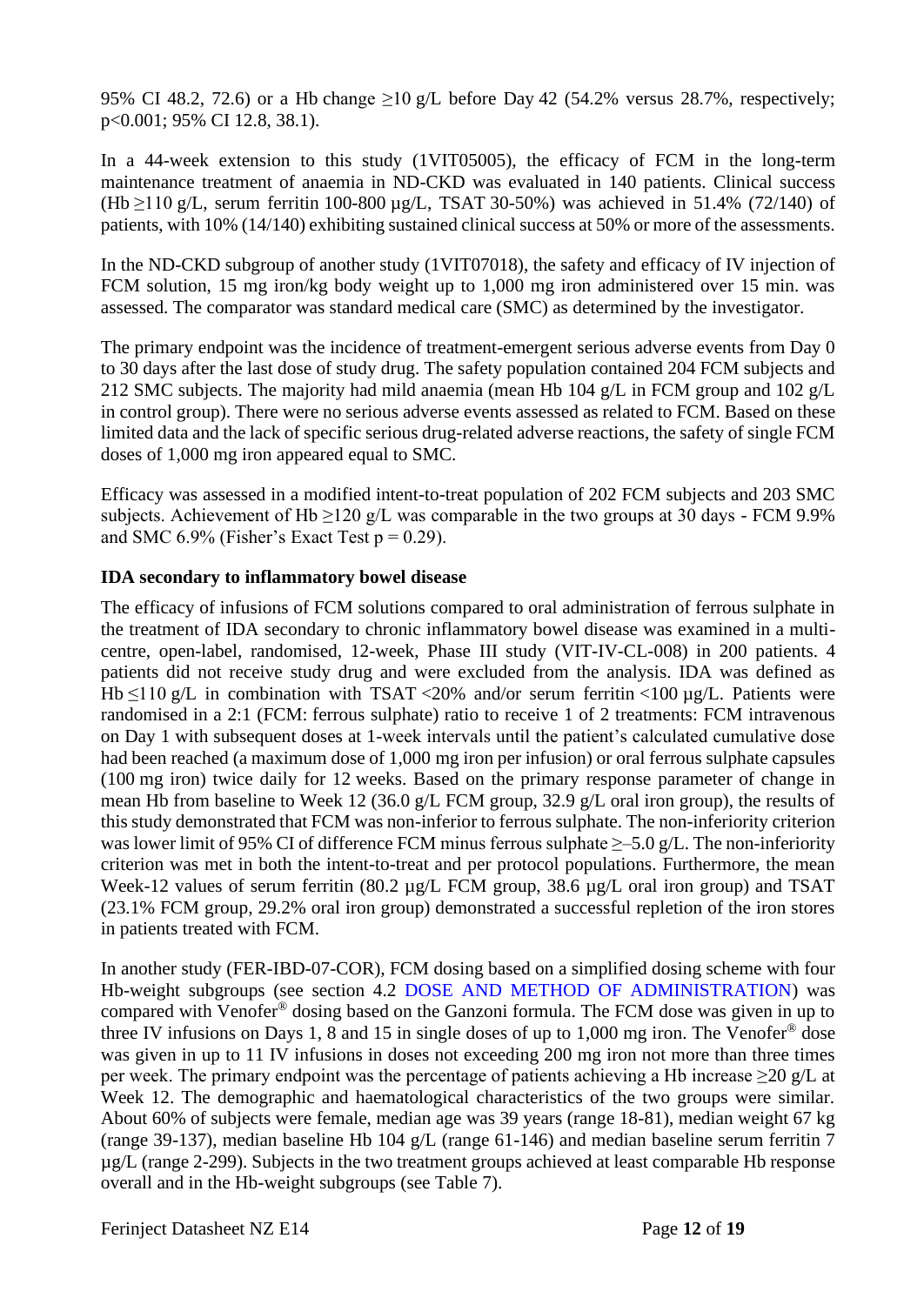**Table 7: Efficacy of FCM (new dosing method) versus Venofer® (Ganzoni dose calculation) in iron deficiency anaemia associated with inflammatory bowel diseases - trial FER-IBD-07- COR – patients with 12-week assessment**

|                                   | <b>FCM</b>    | Venofer®      | <b>Difference</b>             |
|-----------------------------------|---------------|---------------|-------------------------------|
|                                   | $n=228$       | $n=220$       | $[95\% \text{ CI}]$           |
| Hb Response (increase $\geq$ 20   | 65.8%         | 53.6%         | 12.2%                         |
| $g/L$ ) at Week 12                |               |               | $[3.1\%, 21.0\%]$             |
|                                   | missing $n=7$ | missing $n=8$ |                               |
| Hb $<$ 100 g/L – Wt 35- $<$ 70 kg | $n=59$        | $n=44$        |                               |
|                                   | 86.4%         | 75.0%         | 11.4% [-4.1%, 26.9%]          |
| Hb<100 g/L – Wt $\geq$ 70 kg      | $n=31$        | $n=24$        |                               |
|                                   | 90.3%         | 100.0%        | $-9.7\%$ [ $-20.1\%$ , 0.7\%] |
| Hb $\geq$ 100 g/L – Wt 35-<70 kg  | $n=70$        | $n=78$        |                               |
|                                   | 75.7%         | 71.8%         | 3.9% $[-10.2\%, 18.1\%]$      |
| Hb≥100 g/L – Wt ≥70 kg            | $n=61$        | $n=66$        |                               |
|                                   | 88.5%         | 75.8%         | 12.8% [-0.3%, 25.8%]          |

## **IDA secondary to heavy menstrual bleeding**

The safety and efficacy of intravenous infusions of FCM solution, compared to oral administration of ferrous sulphate, in improvement of Hb levels in females with IDA secondary to heavy menstrual bleeding was assessed in a multi-centre, randomised, open-label, 6-week, Phase III study (1VIT04002/1VIT04003). At enrolment, patients had a baseline Hb ≤114 g/L, TSAT ≤25%, and serum ferritin ≤100 µg/L. Patients were randomised to receive either oral ferrous sulphate tablets (65 mg iron) 3 times daily for 6 weeks or weekly infusions of FCM solution (a maximum dose of 1,000 mg iron per infusion) until the patient's calculated cumulative dose had been reached, to a maximum of 2,500 mg iron. In a modified intent-to-treat analysis which excluded 18 FCM patients and 6 ferrous sulphate patients, FCM was shown to be superior to oral iron in achieving an increase from baseline in Hb  $\geq$ 20 g/L at any time during the study: 82.0% (187/228) in the FCM group versus 61.8% (139/225) in the oral iron group (p<0.001; 95% CI 12.2, 28.3). The modified intent-to-treat population comprised patients with at least one dose of study medication, baseline Hb  $\leq$ 110 g/L, TSAT  $\leq$  25%, serum ferritin  $\leq$ 100 µg/L, at least one post-baseline Hb assessment and confirmed diagnosis of heavy menstrual bleeding.

## **Post partum IDA**

The safety and efficacy of FCM compared to oral ferrous sulphate as treatment for post partum IDA (Hb  $\leq$ 100 g/L or  $\leq$ 105 g/L) was assessed in 3 randomised, open-label, multi-centre trials. In 2 of the studies, patients were randomised 1:1 to receive either oral ferrous sulphate tablets (65 mg iron) 3 times daily for 6 weeks or weekly intravenous FCM at dosages based on the calculated iron deficit. A maximum of 1,000 mg of iron (15 mg iron/kg body weight for pre-pregnancy weight ≤66 kg), as intravenous FCM solution, was given at weekly intervals until the individual's calculated cumulative iron dose had been reached or a maximum total iron dose of 2,500 mg had been administered. In the third study, patients were randomised 2:1 to receive either oral ferrous sulphate capsules (100 mg iron) twice daily for 12 weeks or weekly intravenous FCM at dosages based on the calculated iron deficit (to a maximum of 3 infusions and not exceeding a weekly dose of 1,000 mg iron).

In all 3 studies, FCM was shown to be efficacious for the treatment of IDA in post partum subjects. In the first study (1VIT06011), the superiority of FCM was demonstrated according to the primary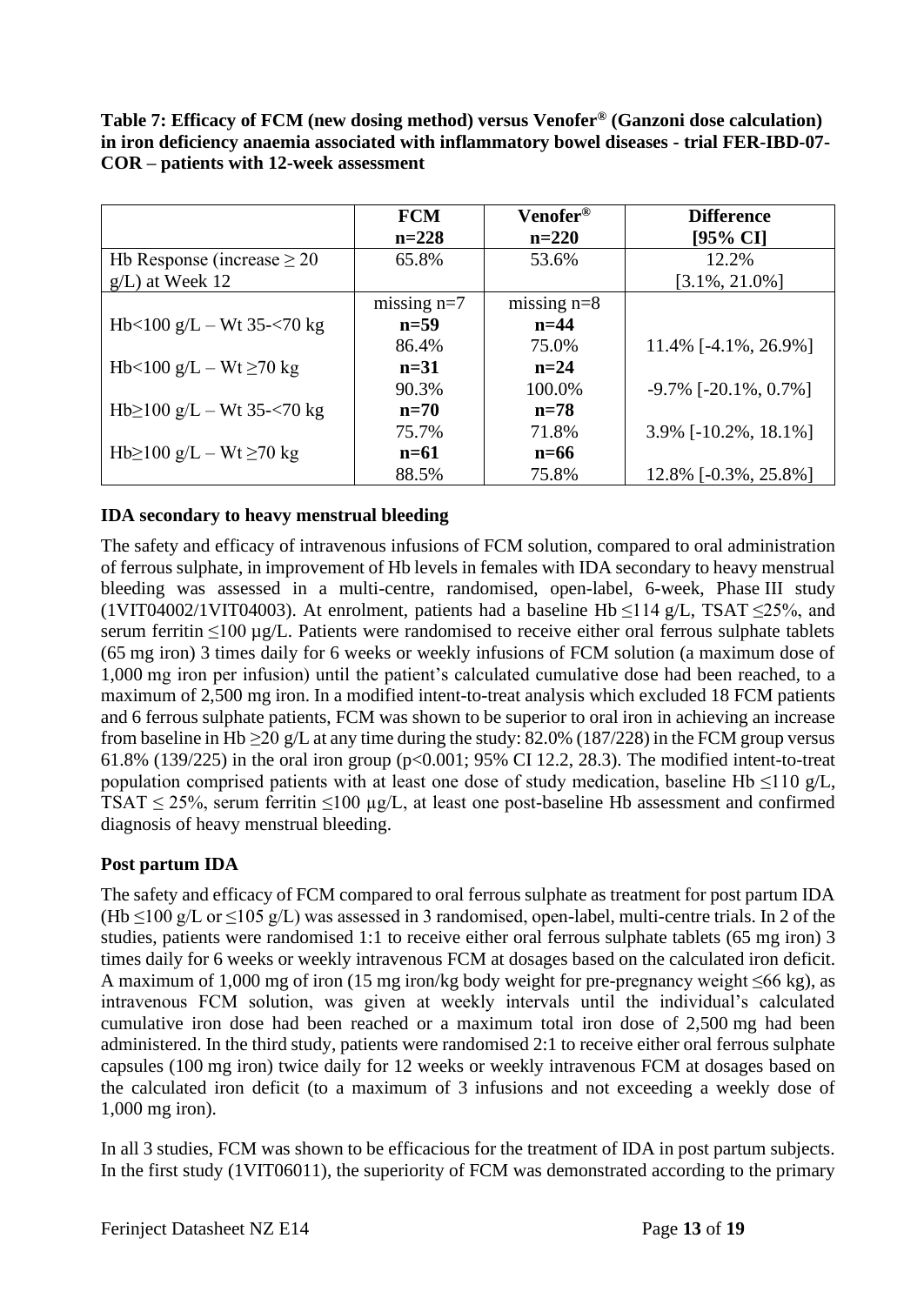efficacy endpoint (defined as Hb  $>120$  g/L), with a greater proportion of patients in the FCM group (91.4%, 127/139) versus the oral iron group (66.7%, 98/147) achieving success at any time during the study (p<0.0001; 95% CI 15.20, 34.20). This was based on a modified intent-to-treat population which excluded 4 FCM patients and one ferrous sulfate patient.

In the second study (1VIT03001), FCM was demonstrated to be non-inferior to oral iron among subjects who achieved an increase in Hb  $\geq$ 20 g/L: 96.4% (162/168) of the FCM group versus 94.1% (159/169) of the oral iron group (95% CI -2.19, 6.88). The analysis was in a modified intent-to-treat population (6 FCM patients and 9 ferrous sulphate patients excluded) and the non-inferiority margin was 15% based on a 1-sided 97.5% CI of the treatment difference. Statistically significantly greater increases from baseline to highest Hb, TSAT, and serum ferritin values were also observed in the FCM groups compared with the oral iron groups.

In the third study (VIT-IV-CL-009), FCM was shown to be non-inferior to ferrous sulphate for the mean change in Hb from baseline to Week 12 (33.4 g/L in the FCM group (n=227) versus 31.8 g/L in the oral iron group (n=117). The non-inferiority criterion was lower limit of 95% CI of difference FCM minus ferrous sulfate  $\geq$  5.0 g/L. The non-inferiority criterion was met in both the intent-totreat and per protocol populations.

In another study (1VIT07017) in patients with iron deficiency anaemia due to heavy menstrual bleeding (HMB) or post-partum, the safety and efficacy of IV injection of FCM solution, 15 mg iron/kg body weight up to 1,000 mg iron administered IV over 15 min, was assessed. The comparator was standard medical care (SMC) as determined by the investigator.

The primary endpoint was the incidence of treatment-emergent serious adverse events from Day 0 to 30 days after the last dose of study drug. The safety population contained 996 FCM subjects and 1,022 SMC subjects. Approximately 60% of the subjects had post-partum anaemia (median Hb 103  $g/L$ ) and the other 40% anaemia associated with HMB (median Hb 96  $g/L$ ). There were no serious adverse events assessed as related to FCM. Based on overall incidences and the lack of specific drug-related serious adverse reactions, the safety profiles of FCM and SMC oral iron appeared similar. There was insufficient exposure to SMC IV iron for it to be included in the assessment.

Efficacy was assessed in a modified intent-to-treat population which was approximately 30% less than the randomised population, although still balanced. Achievement of  $Hb > 120$  g/L was significantly better with FCM than SMC in the two subgroups at 30 days (see Table 8).

**Table 8: Efficacy of FCM in single doses up to 1,000 mg iron versus SMC in iron deficiency anaemia associated with heavy menstrual bleeding and post-partum – trial 1VIT07017 – 30 days follow-up - modified intent-to-treat**

|                                 | <b>FCM</b> | <b>SMC</b> | <b>Difference</b><br>$p-value2$ |
|---------------------------------|------------|------------|---------------------------------|
| <b>Heavy Menstrual Bleeding</b> | $n = 331$  | $n=329$    |                                 |
| Hb > 120 g/L <sup>1</sup>       | 34.4%      | 15.8%      | 18.6%                           |
|                                 |            |            | p<0.001                         |
| <b>Post-Partum</b>              | $n = 342$  | $n = 357$  |                                 |
| Hb > 120 g/L <sup>1</sup>       | 68.1%      | 50.7%      | 17.4%                           |
|                                 |            |            | p<0.001                         |

FCM: Ferric Carboxymaltose. SMC: Standard Medical Care as determined by the investigator.

<sup>1</sup> Anytime between baseline and end of study of surgical intervention. <sup>2</sup> Fisher's Exact Test.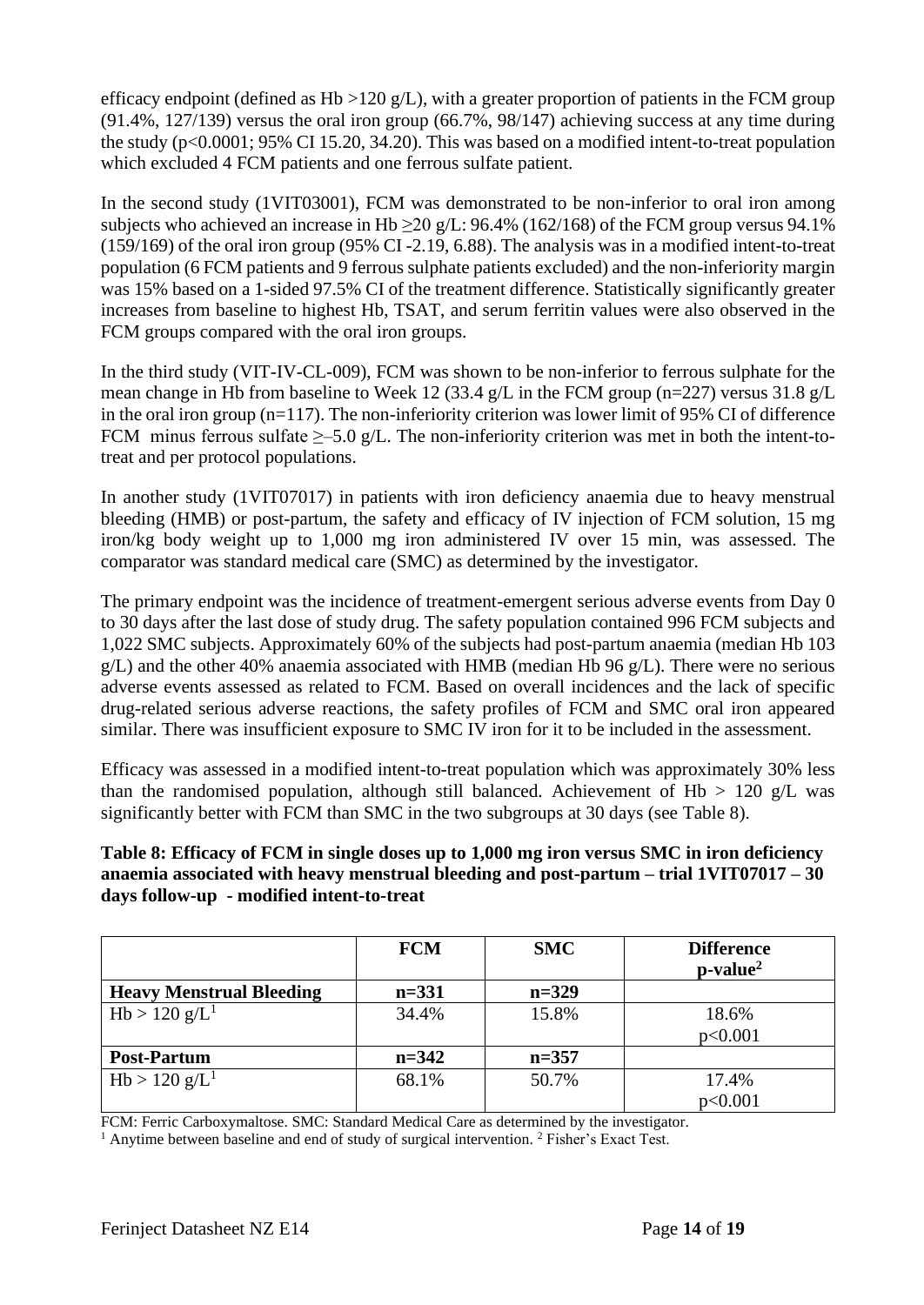## **Pregnancy**

In a study in pregnant women in the second and third trimester with iron deficiency anaemia (FER-ASAP-2009-01) randomised to receive either ferric carboxymaltose (maximum permitted total dose 1,000 mg for baseline haemoglobin 91-104 g/L or 1,500 mg for baseline haemoglobin 80-90 g/L) or oral iron (200 mg orally twice daily). The range of gestation at study entry for the ferric carboxymaltose arm was 16.0 to 33.9 weeks.

Superiority of ferric carboxymaltose for the primary outcome of change in Hb from baseline to week 3 was not shown. The mean total iron dose was 1,028.5 mg (median 1,000 mg) in the ferric carboxymaltose group compared to 11,959.2 mg (median 12,300 mg) in the oral iron group.

## **Iron deficiency associated with chronic heart failure**

In a population with chronic heart failure, a double-blind, placebo-controlled, randomized study (FER-CARS-02, FAIR-HF) demonstrated a statistically significant improvement in both Patient Global Assessment and New York Heart Association functional class at Week 24 (odds ratio for improvement, 2.51 (95% CI 1.75 – 3.61; p<0.001) and 2.40 (95% CI 1.55-3.71; p<0.001), respectively). The results applied to iron deficient patients with and without anaemia. Superior improvements  $(p<0.001)$  were also observed in the 6-minute walk test and patient quality of life (QoL) for patients treated with ferric carboxymaltose.

Study FER-CARS-05 (CONFIRM-HF) in subjects with chronic heart failure and iron deficiency demonstrated the benefit of FCM relative to placebo in improving functional capacity as measured by the change in 6-minute walk test distance from baseline to Week 24, with a difference between treatment groups (least squares mean ( $\pm$  standard error)) of 33.2  $\pm$  10.52 m (p=0.002), thereby confirming the hypothesis of study (FER CARS 02). The treatment benefit of FCM in improvement of 6-minute walk test distance was statistically significant from week  $24$  ( $p<0.001$ ) and was sustained throughout the study to Week 52 ( $p<0.001$ ), demonstrating the long-term benefit of iron repletion over a period of 1 year. The improvements in PGA and NYHA functional class were also seen in FCM-treated subjects, with statistical significance for the difference between treatment groups achieved from Week 12 (PGA) or Week 24 (NYHA functional class) onwards. At Week 52 Endpoint, 54.7% of subjects in the FCM group showed some improvement in PGA score compared to 35.1% in the placebo group, and 18.0% of subjects in the FCM group showed an improvement by 1 NYHA functional class, compared to only 3.3% in the placebo group. Improvements in fatigue score and overall Kansas City cardiomyopathy questionnaire score were also seen, with statistical significance for the difference between treatment groups (in favour of FCM) achieved from Week 12 onwards.

Study FER-CARS-04 (EFFECT-HF) was an open-label (with blinded endpoint evaluation), randomised, 2-arm study comparing ferric carboxymaltose (n=86) versus standard of care ((n=86) of which 29 patients received at least 1 dose of oral iron during the study) in subjects with chronic heart failure and iron deficiency for a treatment period of 24 weeks. At Day 1 and Week 6 (correction phase), subjects received either ferric carboxymaltose according to a simplified dosing grid using baseline Hb and body weight at screening (see section 4.2 DOSE AND METHOD OF ADMINISTRATION) or standard of care. At Week 12, (maintenance phase) subjects received ferric carboxymaltose (500 mg iron) or standard of care if serum ferritin <100 ng/mL or 100 to 300 ng/mL and TSAT <20%. For the primary efficacy endpoint, the treatment difference (ferric carboxymaltose – standard of care) in LS mean change in peak  $VO<sub>2</sub>$  from baseline to Week 24 was 1.04 mL/kg/min [95% CI: 0.164, 1.909;  $p = 0.0202$ ] An individual patient data meta-analysis of four double-blind, randomised studies in subjects with chronic heart failure and iron deficiency receiving ferric carboxymaltose versus placebo (studies FER-CARS-01 [12 weeks], FER-CARS-02 FAIR-HF [26 weeks], FER-CARS-03 EFFICACY-HF [26 weeks] and FER-CARS-05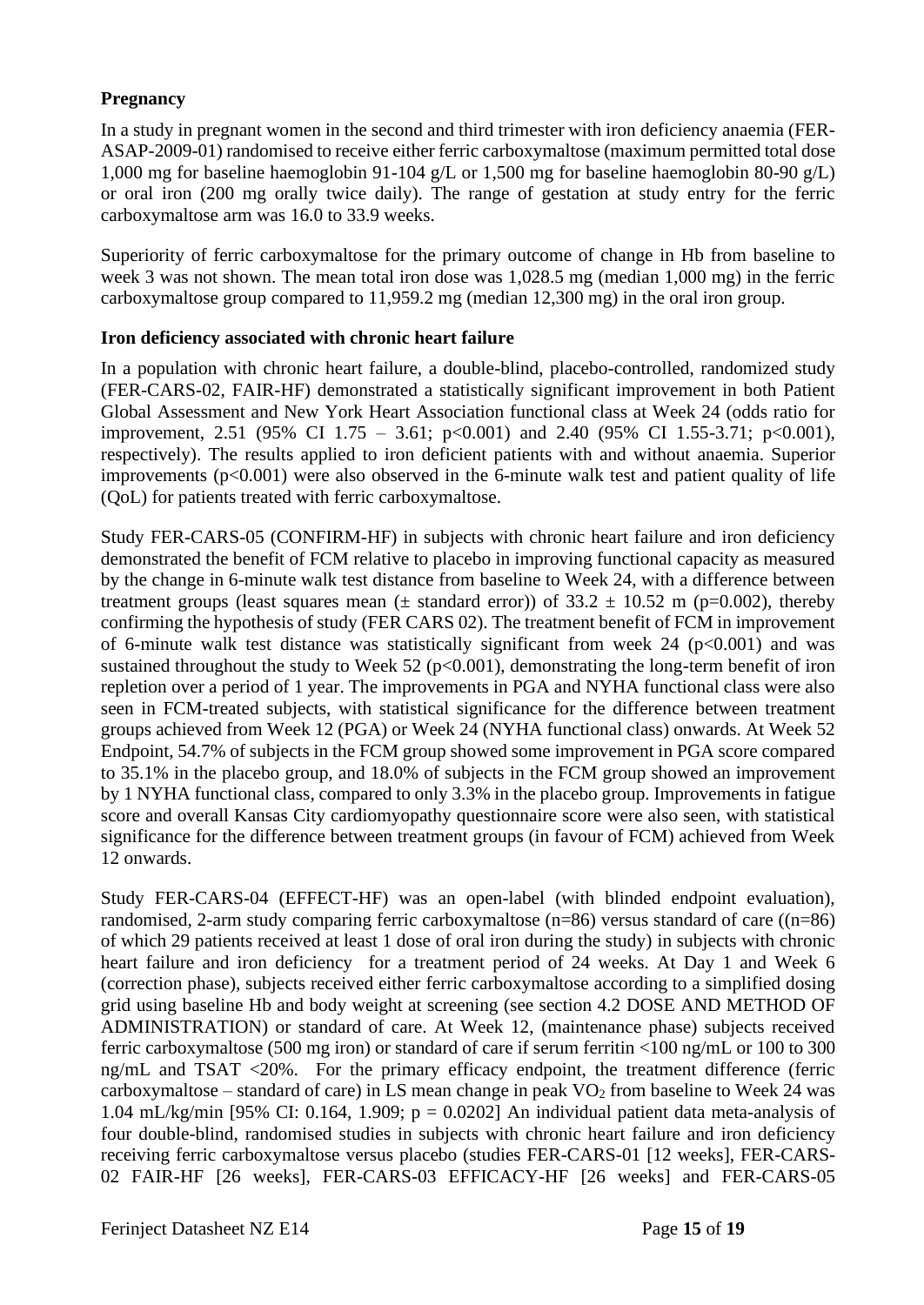CONFIRM-HF [52 weeks]) compared the efficacy and safety of ferric carboxymaltose (n=504) versus placebo (n=335) for up to 52 weeks. Ferric carboxymaltose and placebo were administered according to the dosing regimen of the individual studies. The treatment of ferric carboxymaltose versus placebo resulted in a reduction of recurrent cardiovascular hospitalisations and cardiovascular mortality (relative risk (95% CI) of 0.59 (0.40–0.88); p=0.009); hospitalisations and mortality as exploratory endpoints in individual studies).

There are no data available regarding the long term use of FERINJECT.

## *Ferritin Monitoring After Replacement Therapy*

There is limited data from study VIT-IV-CL-008, which demonstrates that ferritin levels decrease rapidly 2-4 weeks following replacement and more slowly thereafter. The mean ferritin levels did not drop to levels where retreatment might be considered during the 12 weeks of study follow up. Thus, the available data does not clearly indicate an optimal time for ferritin retesting although assessing ferritin levels earlier than 4 weeks after replacement therapy appears premature. Thus, it is recommended that further re-assessment of ferritin should be made by the clinician based on the individual patient's condition.

## **5.2 PHARMACOKINETIC PROPERTIES**

After a single 100 mg IV iron dose of ferric carboxymaltose solution  $(n=6)$  injected over 1 min, serum iron concentration peaked at a mean of 15 min. After 500, 800 or 1,000 mg iron in 250 mL normal saline infused over 15 min (n=6 for each dose), serum iron concentration peaked at means of 20 min, 1 h and 1.2 h, respectively. The mean volume of distribution was approximately 3 L, corresponding to the plasma volume. Mean plasma clearance ranged from 2.6-4.4 mL/min and terminal half life from 7-12 h. Renal elimination was negligible.

Within 8 h of a single radiolabelled 100 mg IV iron dose of ferric carboxymaltose to patients with iron deficiency or renal anaemia, most of the radiolabelled iron had cleared the circulation and distributed to the bone marrow, liver and spleen. Within 6-9 days, the radiolabelled iron was incorporated into the red blood cells. After 24 days, iron utilisation was 91-99% in iron deficiency anaemia and 61-84% in renal anaemia.

## **5.3 PRECLINICAL SAFETY DATA**

## **Genotoxicity**

Ferric carboxymaltose was not genotoxic in assays for gene mutation (in vitro bacterial and mouse lymphoma cell assays) and chromosomal damage (human lymphocytes in vitro and mouse micronucleus test in vivo).

## **Carcinogenicity**

The carcinogenic potential of FERINJECT has not been studied in animals.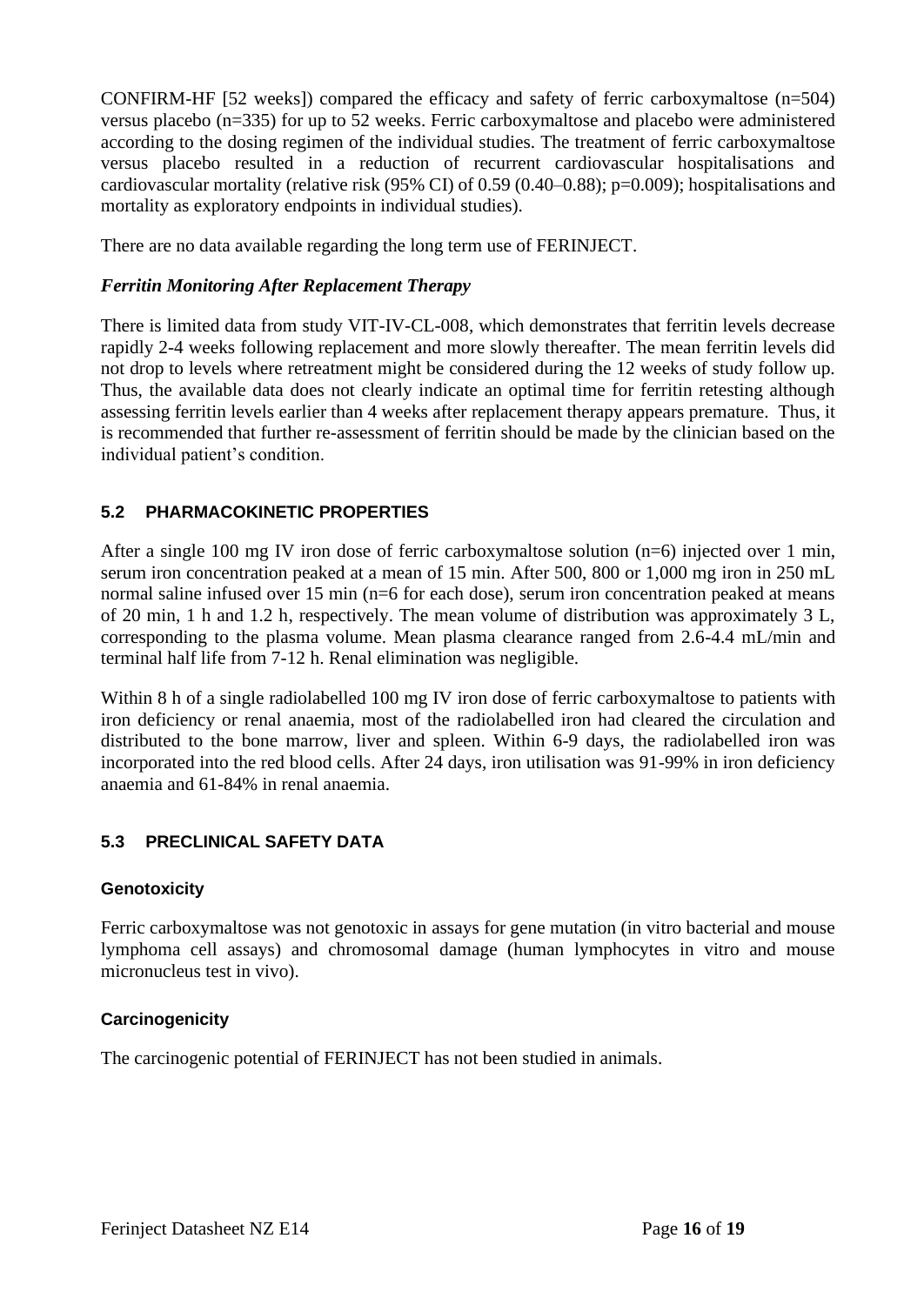# <span id="page-16-0"></span>**6 PHARMACEUTICAL PARTICULARS**

## **6.1 LIST OF EXCIPIENTS**

Sodium hydroxide (for pH adjustment) Hydrochloric acid (for pH adjustment) Water for injections

## **6.2 INCOMPATIBILITIES**

FERINJECT must only be mixed with sterile 0.9% m/V sodium chloride solution. No other intravenous dilution solutions and therapeutic agents should be used, as there is the potential for precipitation and/or interaction. For dilution instructions, see section [4.2](#page-1-1) [DOSE AND METHOD](#page-1-1)  [OF ADMINISTRATION.](#page-1-1)

This medicinal product must not be mixed with other medicinal products than those mentioned above. The compatibility with containers other than polyethylene and glass is not known.

## <span id="page-16-1"></span>**6.3 SHELF LIFE**

#### **Shelf-life of the product as packaged for sale:**

36 months.

## **Shelf-life after first opening of the container:**

From a microbiological point of view, preparations for parenteral administration should be used immediately.

#### **Shelf-life after dilution with sterile 0.9% m/V sodium chloride solution:**

To reduce microbiological hazard, use as soon as practicable after dilution. If storage is necessary, hold at 2-8°C for not more than 12 hours.

Product is for single use in one patient only. Discard any residue.

## **6.4 SPECIAL PRECAUTIONS FOR STORAGE**

Store in the original package. Do not store above 30 °C. Do not freeze, do not refrigerate.

For storage conditions after first opening and dilution of the medicine, see section [6.3](#page-16-1) [SHELF LIFE.](#page-16-1)

## **6.5 NATURE AND CONTENTS OF CONTAINER**

2 mL of solution in a vial (type I glass) with bromobutyl rubber stopper and aluminium cap in pack sizes of 1 and 5 vials.

10 mL of solution in a vial (type I glass) with bromobutyl rubber stopper and aluminium cap in pack sizes of 1 and 5 vials.

Ferinject Datasheet NZ E14 Page 17 of 19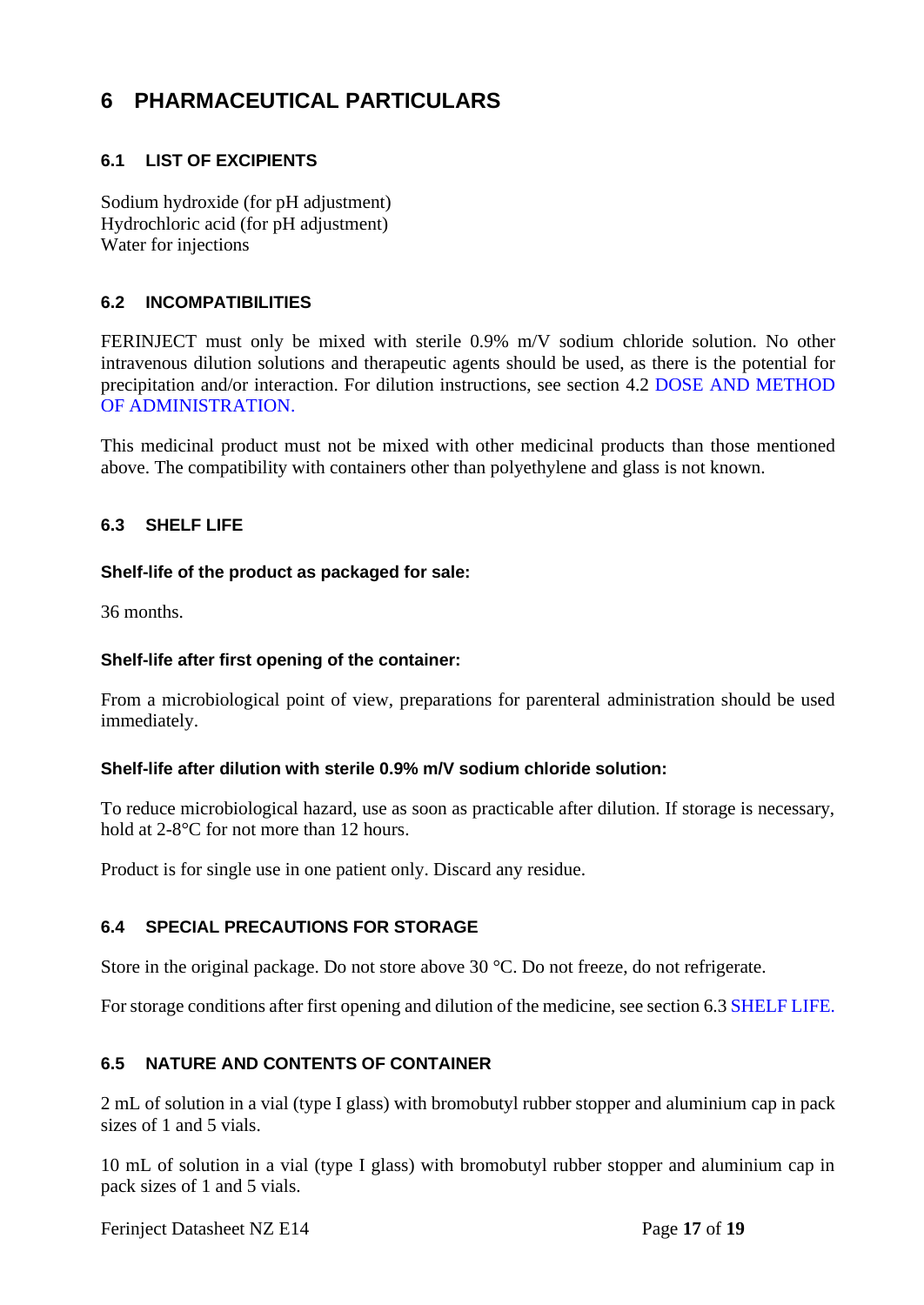20 mL of solution in a vial (type I glass) with bromobutyl rubber stopper and aluminium cap in pack sizes of 1 vial.

Not all presentations may be marketed.

## **6.6 SPECIAL PRECAUTIONS FOR DISPOSAL**

Each vial of FERINJECT is intended for single use only. Any unused product or waste material should be disposed of in accordance with local requirements.

# **7 MEDICINE SCHEDULE**

Prescription Medicine

## **8 SPONSOR**

New Zealand:

Pharmacy Retailing (trading as Healthcare Logistics) 58 Richard Pearce Drive, Airport Oaks Mangere Auckland 2022 New Zealand Tel: 0800 996 312 (New Zealand)

Australia:

Vifor Pharma Pty Ltd Level 9, 140 William Street Melbourne VIC 3000 Tel: 1800 202 674 (Australia)

# **9 DATE OF FIRST APPROVAL**

Date of publication in the New Zealand Gazette of consent to distribute the medicine:

5 April 2012

# **10 DATE OF REVISION OF THE TEXT**

22 June 2021

#### **Summary table of changes**

| <b>Section changed</b> | <b>Summary of new information</b>                         |
|------------------------|-----------------------------------------------------------|
|                        | Sodium hydroxide added as an excipient with known effect. |